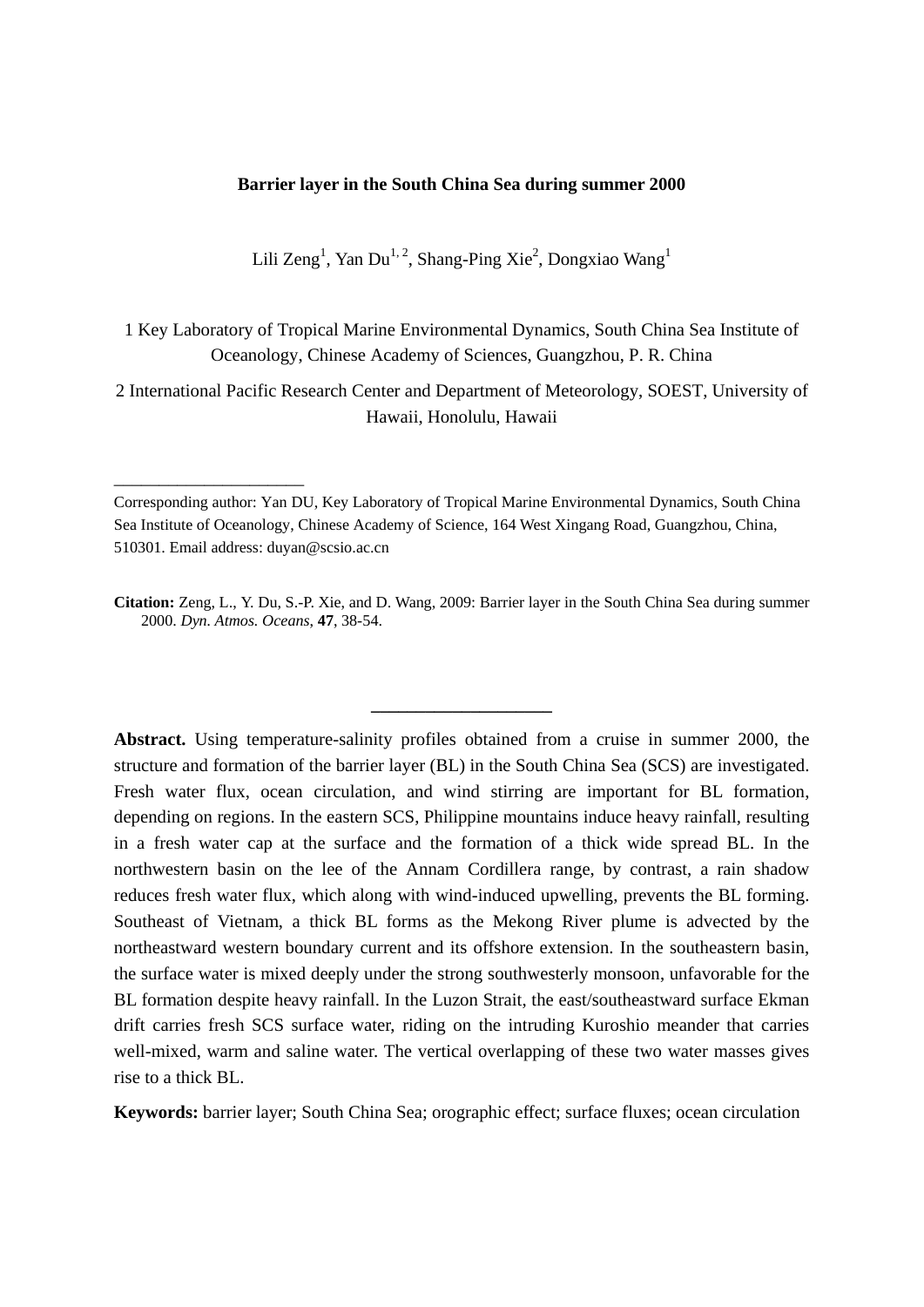# **1. Introduction**

Ocean stratification with a surface isothermal layer (IL) deeper than the mixed layer (ML) is recognized as early as 1936 on Meteor cruises (Defant, 1961). The salinity-stratified IL between the ML and the top of the thermocline is referred as a barrier layer (BL) as it acts as a barrier to turbulent entrainment of cold thermocline water into the ML (Godfrey and Lindstrom, 1989; Lukas and Lindstrom, 1991). In the equatorial Pacific between 10°N and 25°N, surface freshwater fluxes and strong wind bursts are main mechanisms for modulating the BL formation (Ando and McPhaden, 1997). In the subtropical North Pacific, the subduction of high saline water is responsible for the BL formation in winter (Sato et al., 2004). In the tropical Atlantic, Silva et al. (2005) investigate the role of continental river flows in the formation of shallow pycnocline. Recently, many studies begin to investigate the BL in marginal seas. Chu et al. (2002) reveal the existence of the BL in Sulu and Celebes Seas. Shenoi et al. (2004) study the influence of remote forcing on the BL in the southeastern Arabian Sea. In the Bay of Bengal, surface circulation redistributes the low salinity waters and changes the distribution of BL during monsoon seasons (Vinayachandran et al., 2002; Thadathil et al., 2007).

The South China Sea (SCS) is a large tropical marginal sea under strong monsoon influence. The prevailing winds are southwesterly in summer and northeasterly in winter (Liu and Xie, 1999). The SCS connects the western Pacific and the eastern Indian Ocean via many straits. Among these straits, the Luzon Strait is of most importance, where the Kuroshio intrusion is regarded as one of the most important processes to the SCS ocean circulation (Qu, 2000; Qu et al., 2000, 2004, 2005, and 2006; Gan et al., 2006; Wang et al., 2006a; Yu et al., 2008). The SCS basin is surrounded by mountains, many higher than 500 m, such as the Annam Cordillera range in western Vietnam and mountain ranges on the Philippine islands. Xie et al. (2006) reveal that Asian narrow mountain ranges anchor monsoon convection centers. As the southwest summer monsoon impinges on narrow mountains, moisture-laden air is forced to rise, causing intense convection on the windward side. Much of orographic precipitation falls over or flows through rivers into the ocean. Around the SCS, the Pearl River, Red River, and Mekong River are three largest (Fig. 1). Their volume transports show large seasonal variations. Take the Mekong River as an example; the river runoff during July-October accounts for about 70% of the annual discharge ( $\sim 5.2 \times 10^{11}$  m<sup>3</sup>, Dai and Trenberth, 2002), about 16% of the total rainfall in the SCS basin during the same time  $\left(\sim 3.2 \times 10^{12} \text{ m}^3\right)$ . The SCS receives fresh water from both local rainfall and river discharge.

Several studies investigate the BL in the SCS. Using in situ observations, Wu et al. (2001) and Zhu and Qiu (2002) describe the spatial structure of BL in the southern SCS. Pan et al. (2006a, b) discuss the BL distribution over the northeastern and central SCS. Using a climatology derived from historical observations, Du (2002) and Du et al. (2004) study the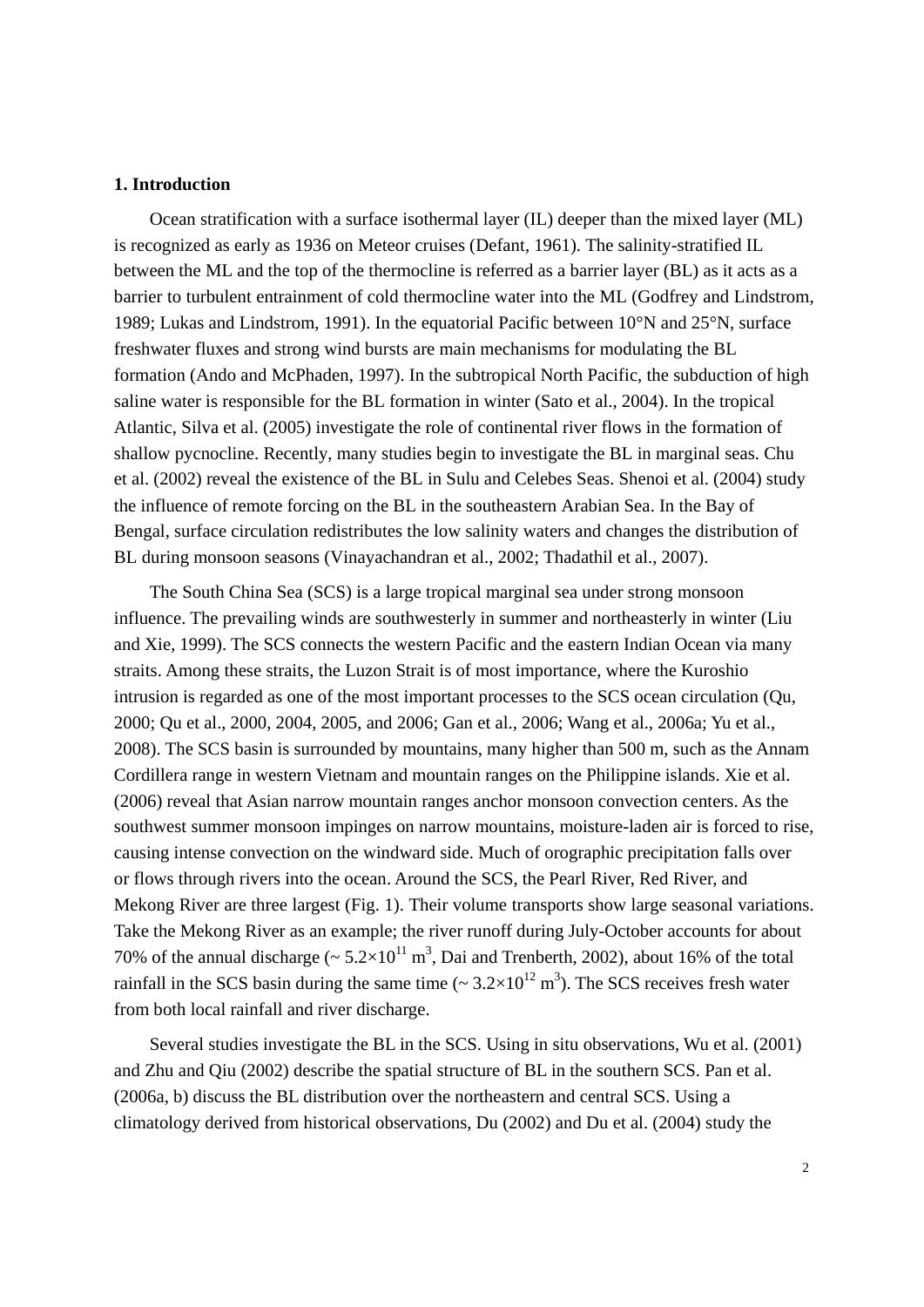seasonal cycle of ML and BL, and relate them to monsoonal winds and surface heat fluxes. With the summer monsoon onset in May, increased winds stir the upper ocean and a thick ML forms with uniform temperature and salinity. In the presence of strong rainfall from June to October, fresh water forms a shallow ML. The BL isolates the isohaline surface layer from the cool thermocline.

The paucity of in situ observations has limited the above studies to describing general features of the BL, and its formation mechanism over the SCS remains unclear. The present study investigates the spatial distribution of the BL and its formation mechanism in the summer SCS. We analyze cruise observations in summer 2000, a year that can be regarded as normal (Wang et al., 2006b) without a strong El Niño/Southern Oscillation (ENSO) event. Satellite measurements are used to study dynamical and thermodynamical processes important for the BL formation. We attempt to relate the formation of SCS BL to atmospheric processes such as surface winds and precipitation. The BL affects the heat exchange between the ML and thermocline, and thereby between the ocean and atmosphere, processes important for the maintenance of warm pool in the SCS (Chu and Chang, 1997).

The paper is organized in the following manner. Section 2 describes briefly the data and analysis method. Section 3 presents the background atmospheric and ocean conditions in summer 2000. Section 4 describes the general characteristics of the upper ocean stratification and the BL's horizontal distribution. Section 5 investigates sub-basin features of the BL distribution and its formation mechanism based on cruise transects. Section 6 is a summary and discussion.

#### **2. Data and methods**

The cruise took place from 2 August to 3 September 2000, a joint survey by the Second and Third Institutes of Oceanography of the State Oceanic Administration, and the South China Sea Institute of Oceanology under the support of the National Key Basic Research Development (so-called 973) Program of China. Temperature and salinity (T-S) are observed from the surface to 2364 m by conductivity-temperature-depth (CTD) instruments. Most of CTD casts are taken in the deep ocean basin (Fig. 1). Current velocity is recorded along track by an acoustic Doppler current profiler (ADCP) from 19 m to 455 m depth, with vertical interval of 4 m. Processed following Qu and Meyers (2005) and Li and Wu (2006), the final dataset includes 189 temperature/salinity profiles, with vertical intervals of about 1 m, and ADCP current velocity.

The depths of ML and IL (MLD and ILD) are calculated from individual profiles and then interpolated onto 0.25×0.25º grid using the Kriging algorithm (Oliver and Webster, 1990).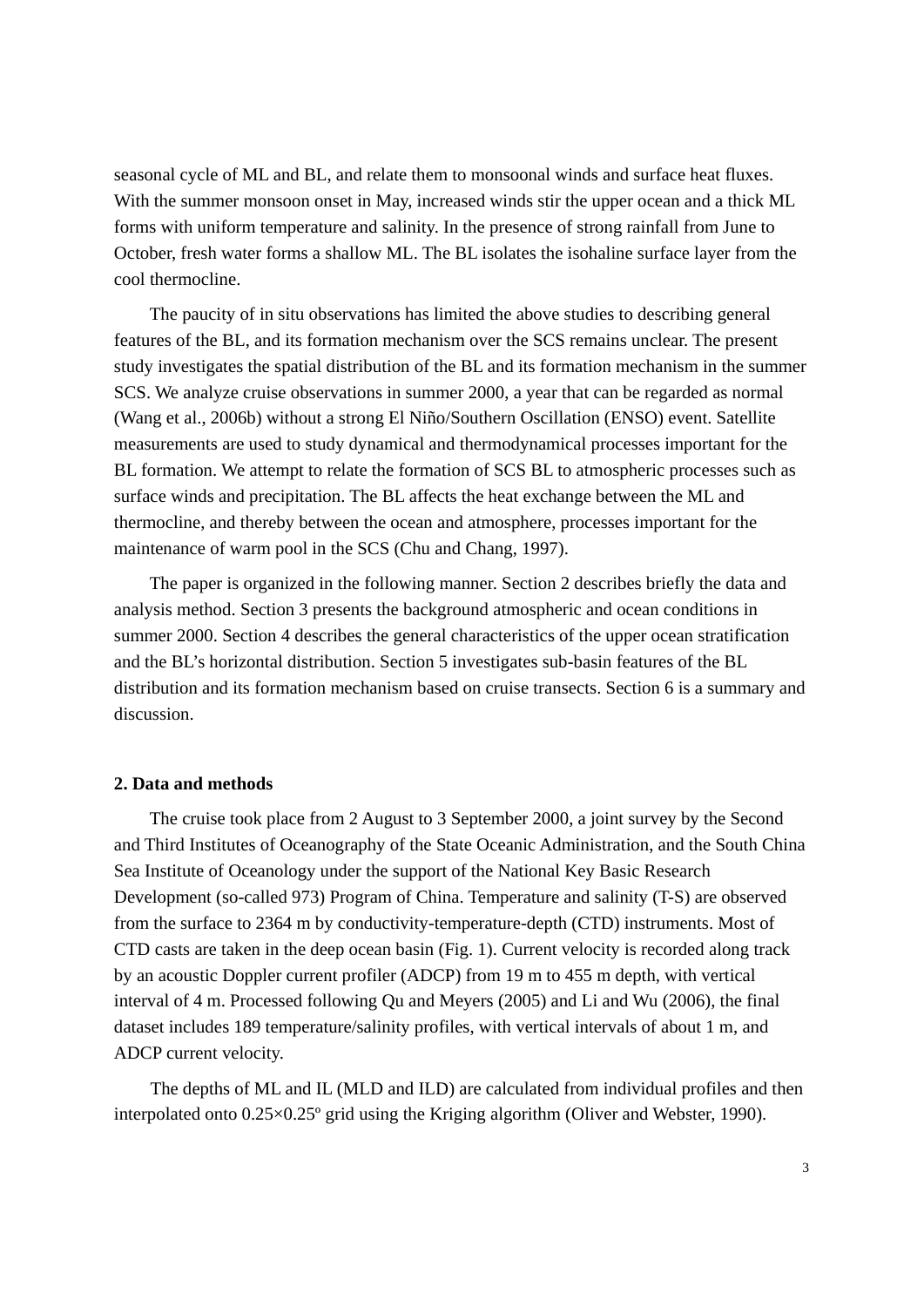Following Sprintall and Tomczak (1992), we define ILD in terms of a temperature step  $\triangle$ T=0.8°C from near-surface temperature  $T_s$  at 10 m,  $ILD = z(T = T_s - \Delta T)$ . Following Kara et al. (2000), the MLD is defined in terms of density step  $\triangle \rho$ , equivalent to  $\triangle T$ , from the near-surface density  $\rho$  s,  $MLD = z(\rho = \rho_s + \frac{\partial \rho}{\partial T} \Delta T)$  $= z(\rho = \rho_s + \frac{\partial \rho}{\partial r} \Delta T)$ . The depth difference between ILDs and MLDs gives the BL thickness (BLT),  $BLT = ILD - MLD$ . We also construct the BL climatology in August from all available hydrographic T-S profiles in the SCS by combining the World Ocean Database 2001 (WOD01) and historical observations conducted by the South China Sea Institute of Oceanology (Chen, 2005; Liu et al., 2008).

We perform a check of BLT from the 2000 summer cruise against the SCSIO+WOD01 climatology. The following three stations of summer 2000 feature BLT values exceeding three standard deviations: (116.5°E, 8.5°N), (116°E, 12°N), and (119°E, 16.5°N). These singular observations may be due to small-scale processes induced by the isolated shallows and islands in the region. At these three stations, BLT is replaced with the average within the searching radius of 3° latitude/longitude.

A suit of satellite measurements are used in this study. Surface winds are obtained from the Quick Scatterometer (QuikSCAT; Liu et al., 2000). Surface geostrophic flow is calculated from merged sea surface height (SSH) anomaly from satellite altimetry and mean SSH diagnosed from the SCSIO+WOD01 climatology of temperature and salinity using P-vector inverse method (Chu et al., 1995). The reference level is set at 1500 m in the deep basin. We use the Objective Analysis Flux (OAFlux; Yu and Weller, 2007) from the Woods Hole Oceanographic Institution (WHOI), precipitation from the Tropical Rainfall Measuring Mission (TRMM) 3B43-V6 product (Huffman et al., 2007), and evaporation derived from the latent heat component of the OAFlux.

# **3. Atmospheric and oceanic conditions**

# **3.1 Wind, ocean circulation, and surface fluxes**

Upper ocean stratification is closely related with atmospheric conditions and ocean circulations in the SCS (e.g., Du et al., 2004; Qu et al., 2007). During summer, the southwest monsoonal wind dominates (Fig. 2a). The axis of maximum wind is oriented from southwest to northeast in the open ocean, resulting in negative curls in the southeast and positive curls in the northwest. In the Luzon Strait, the wind stress curl pattern is complicated due to orographic effects (Wang et al., 2008), with positive curls in the middle and negative curls on two sides.

Surface wind drives an Ekman drift in the upper surface layer (Fig. 2b), transporting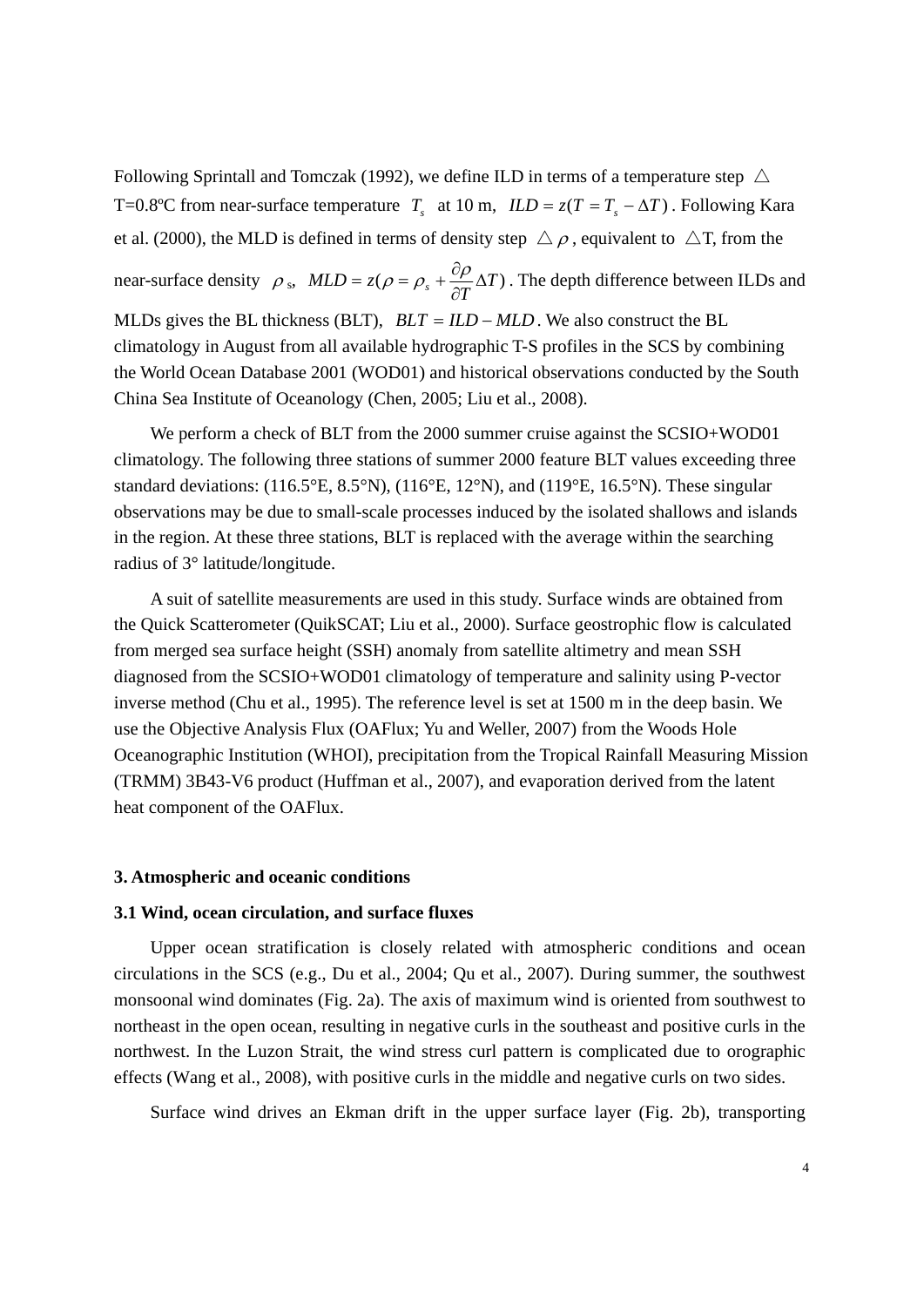surface water east/southeastward and piling it up west/northwest of Palawan and Kalimantan Islands. Ekman drift is quite uniform in the basin, with typical speed of  $\sim$ 15 cm/s. Surface geostrophic currents are much stronger, with maximum speed of ~50 cm/s (Fig. 2c). Southeast of Vietnam, geostrophic currents are westward intensified, indicative of a strong western boundary current. Forced by the negative wind stress curl, the boundary current forms a recirculation gyre in the south (e.g., Wang et al., 2006c). In the literature (Xie et al., 2003; Fang et al., 2002; Cai et al., 2002), the recirculation gyre is called the South Vietnam Anti-cyclonic Eddy or Nansha Anti-cyclonic Eddy. At ~12°N, the boundary current leaves the coast, turns into an eastward jet called the Vietnam offshore current (Xie et al., 2003; Gan and Qu, 2008). This offshore current then meanders to the north in the central SCS, forced by the positive wind curl in the northwestern basin. The current eventually separates into two branches to exit the SCS through the Luzon and Taiwan Straits. In the Luzon Strait, the Kuroshio exhibits a meander, flowing into the SCS in the south and flowing out in the north. Ship-board ADCP observations (Li and Wu, 2006) show a similar current pattern.

The net surface heat flux in OAFlux is generally downward over the entire basin (Fig. 3a), ranging from 20 W/m<sup>-2</sup> to 90 W/m<sup>-2</sup>. There are two minima (<20 W/m<sup>2</sup>), located in the southern (108°E, 8°N) and eastern central (118°E, 12°N) basin, respectively. Surface heat flux increases northwestward, exceeding  $80 \text{ W/m}^2$  off North Vietnam where winds and sea surface temperature (SST) are low on the lee of the Annam Mountains inhibiting surface evaporation.

Summer precipitation displays large spatial variations under strong orographic effects (Xie et al., 2006; Xu et al., 2008; Fig. 3b). West of the Philippines, rainfall reaches a maximum of ~600 mm/month. In the northwest basin, by contrast, there is a clear rain shadow lee of the Annam Cordillera range. Over the Indochina Peninsula, Annam Cordillera anchors a heavy rainfall band that covers the entire Mekong River basin (Fig. 3b). At low latitudes, the river basin-integrated precipitation generally agrees with the river discharge (Dai and Trenberth, 2002). Heavy rainfall over the Mekong River basin implies a strong outflow in summer 2000. Compared to rainfall, evaporation distributes evenly, at 110-140 mm/month (Fig. 3c). Large evaporation coincides with strong winds in the open ocean (Zeng et al., in press), with two maxima around (108ºE, 8ºN) and (116ºE, 20ºN). Generally, evaporation is less important than rainfall for the distribution of fresh water flux in the SCS.

#### **3.2 Surface salinity and temperature**

Figure 4 shows the vertically salinity and temperature averaged within the ML (Sml and Tml). Southeast of Vietnam, salinity falls below 33 psu. A salinity front of 0.5 psu locates around (108ºE, 10ºN) separating the low salinity coastal and saline interior ocean. Southeast of the salinity front, Tml exceeds 29ºC. To the northwest, the colder water mass indicates strong upwelling, which also is visible in satellite SST and chlorophyll concentration images (not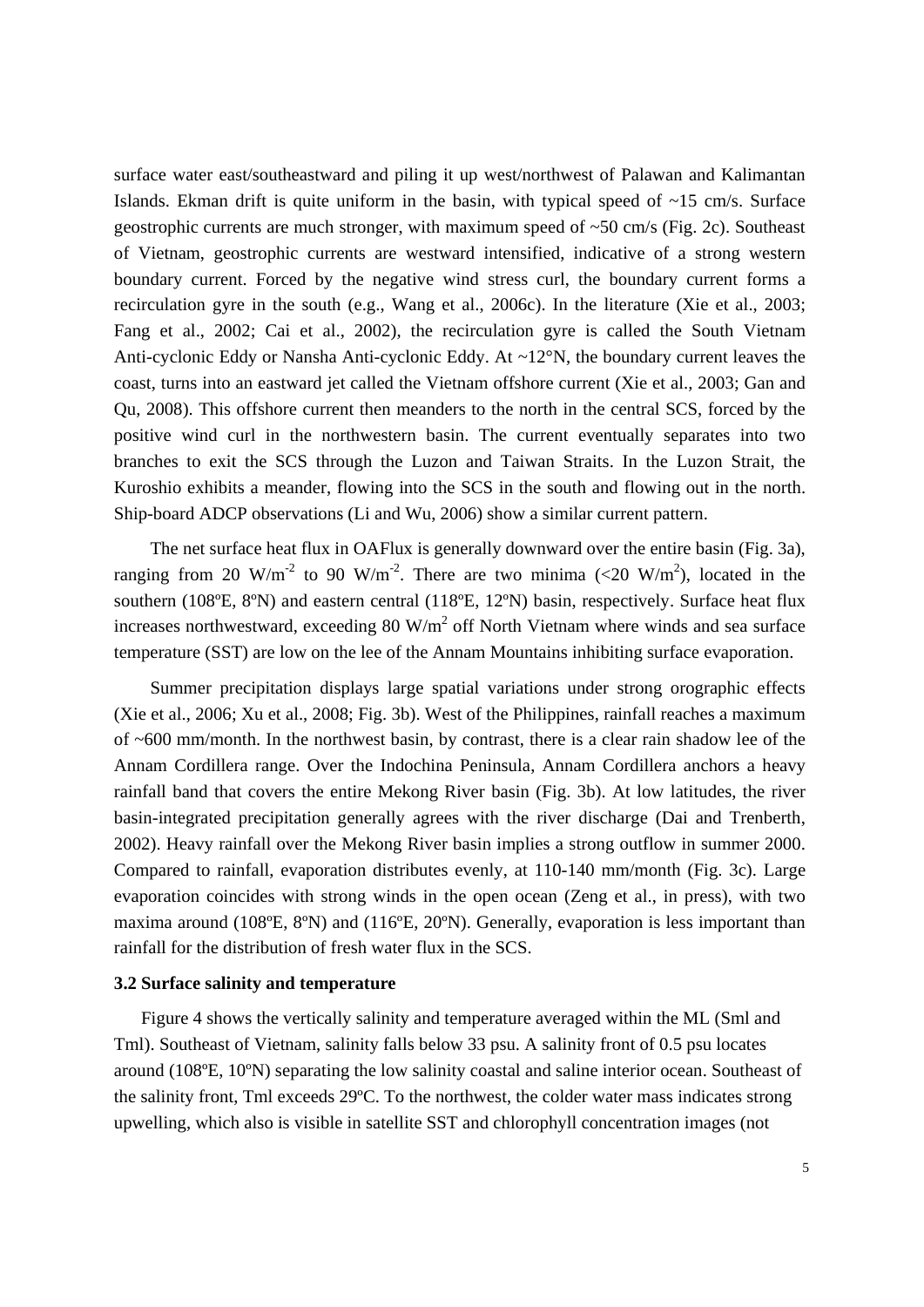shown). Advected by the Vietnam offshore current, part of the upwelling water intrudes into the interior SCS at 13º-15ºN (Xie et al., 2003). In the northern basin, fresh water from the Pearl River expands southward and reaches 20ºN. The spatial pattern of salinity resembles the climatology (Fig. 1); indicating that the salinity in year 2000 is representative for summer in general.

# **4 General structure of upper layer stratification**

Atmospheric conditions affect ocean surface stratification. ILD variation is mainly due to the changes in surface wind and heat forcings (Thadathil et al., 2007). The deepening/shoaling of ML results from downward/upward buoyancy flux, involving different processes such as wind stirring, surface cooling/warming, and the horizontal advection in the surface layer (Gordon and Corry, 1991; Lukas and Lindstrom, 1991; Anderson et al., 1996; Kara et al., 2000). Wind stirring is the primary energy source to maintain the turbulent entrainment across the bottom of the ML over the summer SCS, acting against the formation of a thick BL. Positive fresh water and heat fluxes both contribute to a positive buoyancy flux, stabilizing the surface layer. Surface cooling causes oceanic convection, which is important in the middle and high latitudes but has limited effects in tropical oceans. These processes dominate the dynamics of ML and IL, and hence the formation of BL.

### **4.1 Summer 2000**

Figure 5 shows ILD and MLD over the SCS. Over a large part of the SCS, ILD is deeper than 40 m (Fig. 5a), similar to the pattern described by Qu et al. (2007). ILD shoals in the northwestern SCS, forming a shallow band from the southwest of Taiwan to the central Vietnam coast. Deep ILD (>50 m) is found in the following three locations. Southeast of Vietnam, a thick IL belt with maximum close to 60 m spreads northeastward from (109ºE, 10ºN). In the northeast, a deep ILD tongue (>40 m) extends westward from the Luzon Strait, indicating the influence of the Kuroshio intrusion, which supplies warm western Pacific water into the northern SCS. Near the east boundary, ILD is deeper than 50 m, from the west of Philippines to the northwest of Kalimantan Island, presumably resulted from downward Ekman pumping and coastal downwelling there (Fig. 2a).

The MLD distribution resembles that of ILD in many regions. MLD is generally shallower than ILD by 2–20 m (Fig. 5b), with larger differences in the Luzon Strait and southeast of Vietnam. The shallower MLD and ILD in the northwestern corner is presumably a result of upwelling (Kuo et al., 2000; Ho et al., 2000; Xie et al., 2003).

The ILD-MLD difference indicates the existence of BL (Fig. 5c), which distributes unevenly in the SCS basin. Southeast of Vietnam, BL reaches as thick as 35 m. Figure 6a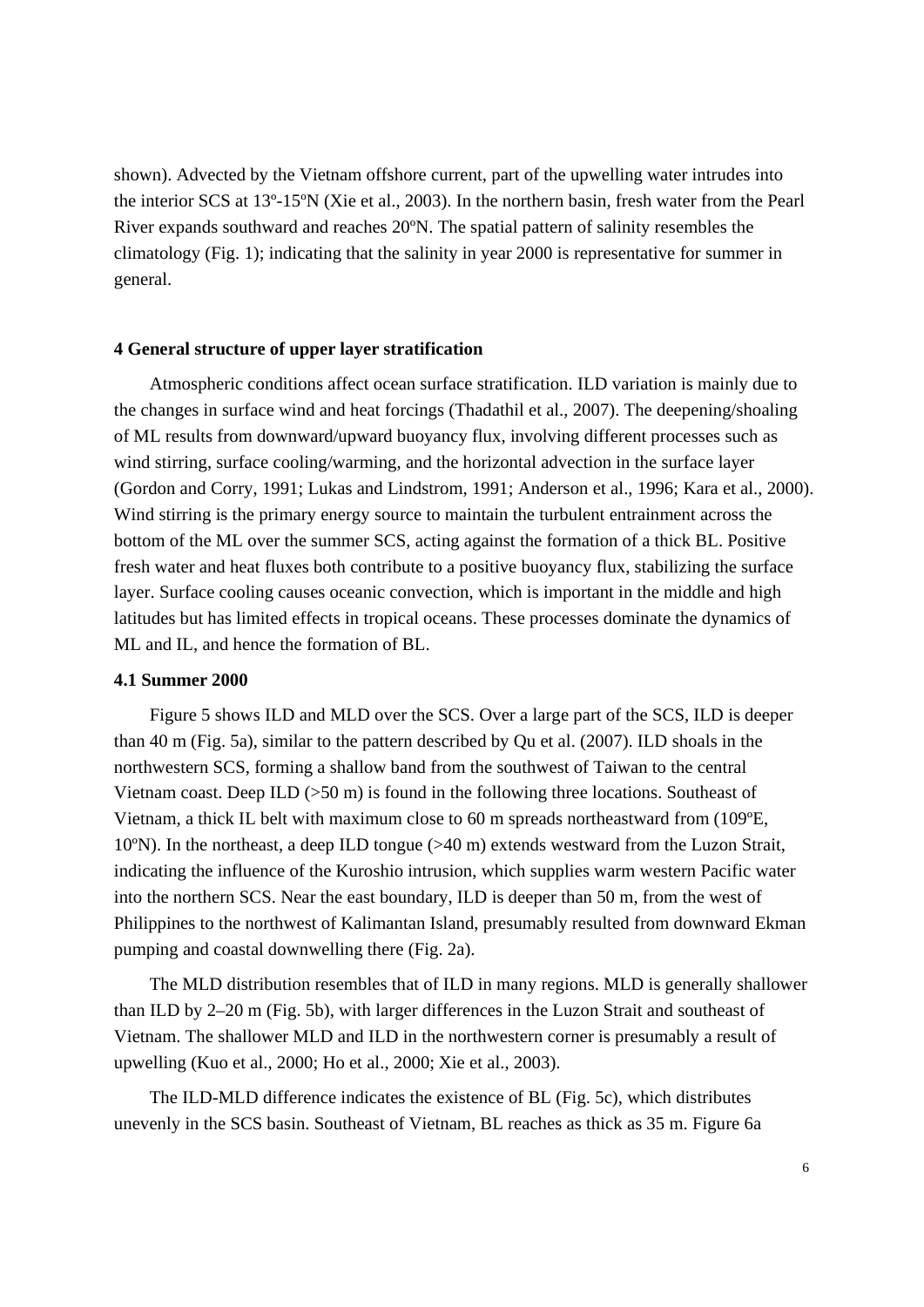shows the vertical profiles of temperature and salinity at station A near the Mekong River mouth from both the summer 2000 cruise and SCSIO+WOD01 climatology. The climatological profile is reconstructed from the average of all adjacent observations within 1º latitude/longitude from our selected stations. In summer 2000, ILD and MLD are 65 m and 18 m, respectively, while BLT is 47 m. A similar BL is also detected in the SCSIO+WOD01 climatology. BL off the South Vietnam coast has never been discussed in the literature presumably because of the lack of CTD observations and heavy smoothing in constructing the climatology (e.g., Du et al., 2004). In the northeast basin, thick BL spreads from the Luzon Strait to the coast of south China. A similar BL structure is also found in summer 1994 (Pan et al., 2006a). At Station B, vertical T-S profiles show that MLD is 14 m, and ILD is 38 m (Fig. 6b), leading to a 24 m deep BL. Similar BL is detected in the SCSIO+WOD01 climatology, suggesting that observations in summer 2000 represent the typical BL distribution in the Luzon Strait. In the northwest, no BL exists. In the east/southeast, BL spread over a large region. Monsoonal winds force the warm surface water to pile up against the eastern boundary and the wind curls deepen the thermocline there, which along with enhanced rainfall, give rise to the wide spread BL formation. Vertical profiles at station C (Fig. 6c) off the east boundary show a deep ML and IL with a stable BL from the cruise observation, while a much thinner ML and thicker BL are found in the climatology.

# **4.2 Comparison with climatology**

Atmospheric and oceanic conditions in summer 2000 are similar to the climatology. Large rainfall is found on the Cambodian coast, the west slope of the Annams, and west of the Philippines (Fig. 7a). The western boundary current departs the Vietnam coast at  $\sim$ 12°N, and forms an anti-cyclonic gyre. This current carries fresh water along the western boundary and then flows eastward at 12ºN into the interior SCS. Southeast of Vietnam, the BL is clearly identified in the SCSIO+WOD01 climatology and shows a tongue-like structure originated from the Mekong River mouth (Fig. 7b). Compared with year 2000 (Fig. 5c), the climatological BL is generally thinner, presumably because of time averaging. Climatologically, BL also forms in the Luzon Strait because of the Kuroshio intrusion, and expands from the northwest of Kalimantan to the west of Philippines in the southeastern basin, consistent with previous studies (Wu et al., 2001; Du et al., 2004).

Climtologically, BL is found also outside the domain of the summer 2000 cruise. For examples, large rainfall on the Cambodia coast, results in strong surface salinity gradients in favorable of BL formation off the southwest coast of the Indo-China Peninsula (see Figs. 1 and 7b). And in the Northwest SCS, BL forms off the Red River mouth. In the South SCS, orographic rainfall and river discharges facilitate BL (Chen et et al., 2004) formation off Kalimantan, with BLT of 15 m.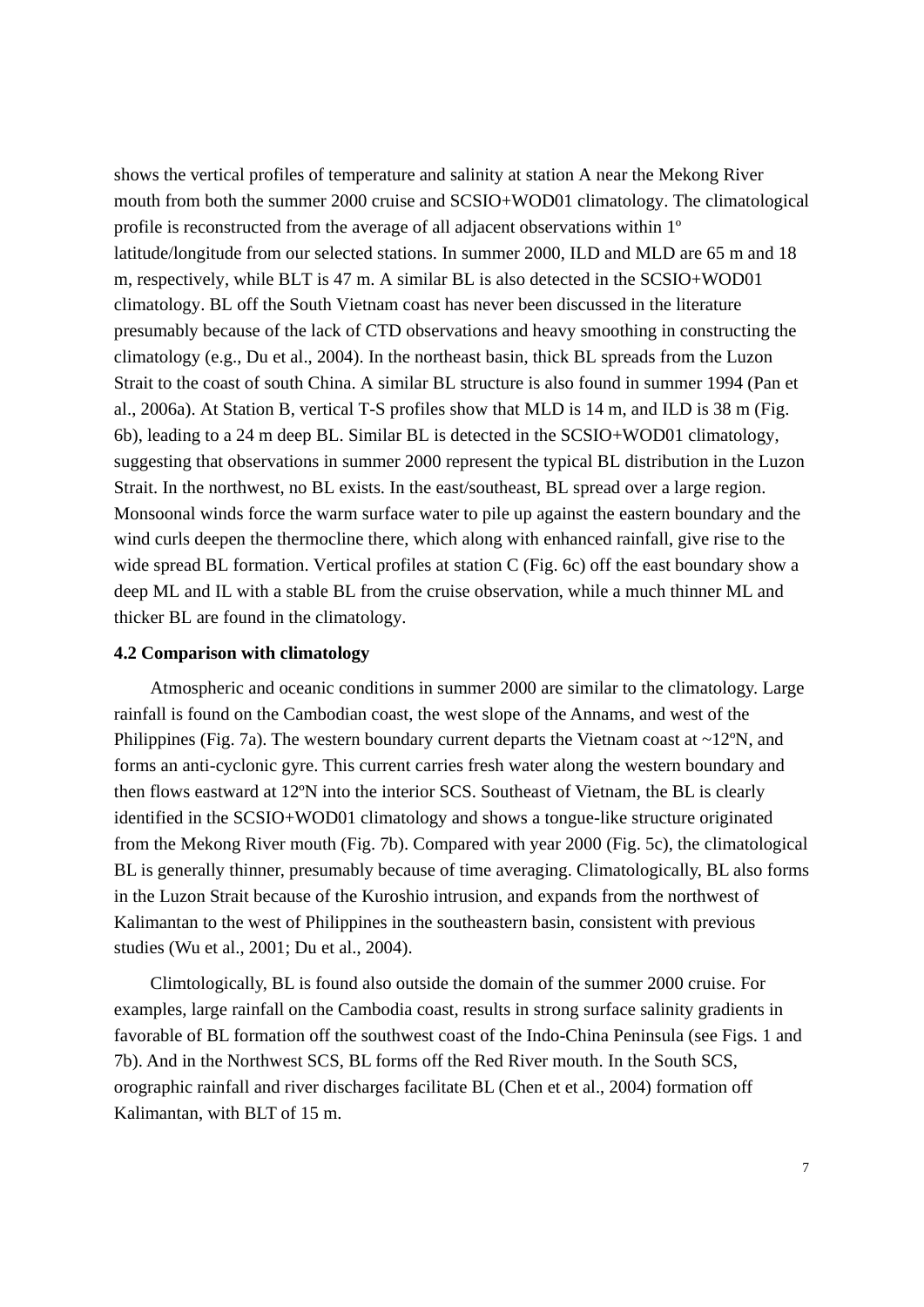# **5 Sub-basin features and formation mechanism**

The BL responses to large-scale atmospheric circulation and air-sea forcing have been discussed in previous studies. Du et al. (2004) find that the Ekman transport and Ekman downwelling facilitate the development of a thick BL in the eastern basin. Several sub-basin features emerge from our analysis, which have never been documented in the literature. For example, a thick BL forms southeast of Vietnam and near the Luzon Strait despite a local rainfall minimum. This section discusses variations and formation mechanisms of BL in these and other regions.

# **5.1 BL off Southeast Vietnam**

## **5.1.1 Mekong River**

ML water southeast of Vietnam is high in temperature  $(>29^{\circ}C)$  and low in salinity (Fig. 4). High temperature can be explained by the positive heat flux (Fig. 3a) and the anticyclonic circulation south of the cold filament (Xie et al., 2003). The low salinity cannot be explained by local rainfall, which is at a local minimum. We attribute this salinity minimum to the advection of the Mekong River-diluted water by horizontal circulation. Advected by the west boundary current, the surface fresh water extends northward to  $\sim 12^{\circ}$ N and then eastward into the interior basin.

Along the transect near the Mekong River mouth, there is a thin  $(\sim 20 \text{ m})$  fresh surface layer (Fig. 8a). The haline stratification inhibits vertical mixing, resulting in a strong vertical shear and a very thin ML. Positive wind curls slightly lift the thermocline in the northern part of transect. Water warmer than 28°C reaches 60 m deep; with a BL that is about 40 m thick. Strong along-shore currents support the idea that the freshwater originates from the Mekong River. With a typical horizontal velocity of 40 cm/s, it takes about 3 days for the fresh water from the Mekong River to reach transect T1. The discharged low-salinity water floats above the warm and saline water. The thin ML, maintained by the Mekong River mouth fresh water outflow, gives rise to a thick BL. This is consistent with the general suggestion of Sprintall and Tomczak (1992) that considerable river runoff plays a dominant role in river mouth regions.

# **5.1.2 Along the Vietnam offshore current**

Figure 9 shows temperature, salinity, and ADCP current velocity in transect T2 east of South Vietnam. Strong eastward and northward current dominate the east part of transect (at speed larger than 80 cm/s), indicating the offshore current (coastal jet), separated from the coast at ~12°N (Gan and Qu, 2008).

Near the coast, a thick BL is found along the west boundary. The IL is more than 40 m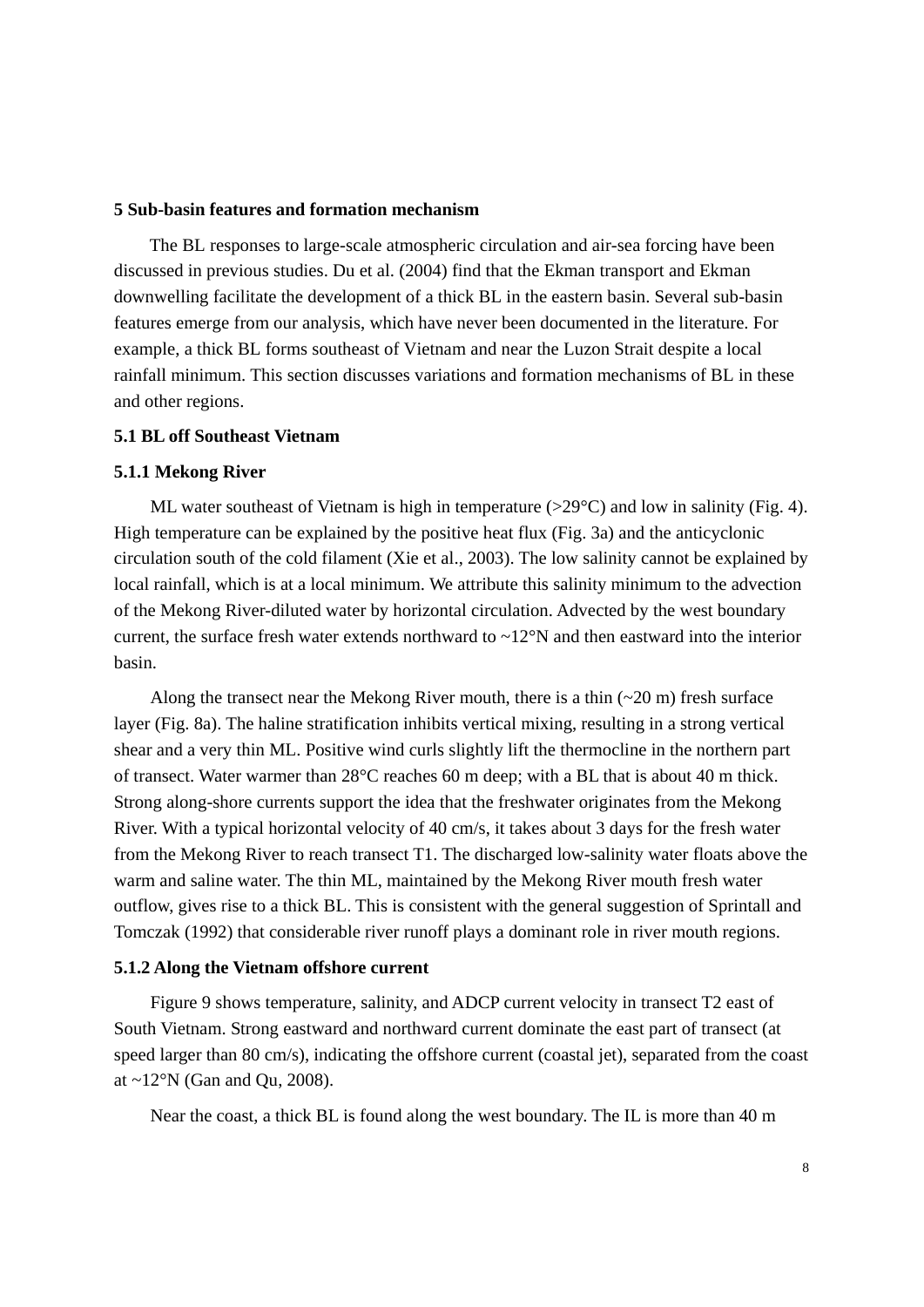deep, and a halocline forms in the upper 15-40 m. Neither local precipitation minimum nor upwelling explains the surface fresh water, which is likely advected from the Mekong River mouth by the northward western boundary current and then the offshore jet. For a current speed of 40-80 cm/s, it takes 9-18 days for water from the Mekong River mouth to reach the transect. The advection of fresh and warm water from south appears as a complementary factor for maintaining a thin ML. The fresh tongue intrudes into a deep IL, resulting in a thick BL. Further offshore between 113.5°E and 115°E in the south meander of the Vietnam offshore current, the base of the ML overlaps with the base of the IL, diminishing BL. The influence from the Mekong River runoff and the basin scale circulation are the major causes for BL off southeastern Vietnam.

### **5.1.3 Upwelling region**

The salinity increases northward along 15°N. Transects T3 show the surface water is well mixed. The ML is nearly identical with the IL (Fig. 10). The west side of the transect is in the upwelling region (Fig. 2a). The ocean surface layer is quite sensitive to the upwelling forcing. Positive wind curls force the thermocline to rise toward the west, with a minimum ILD/MLD about 20 m at the western end of our transect. West of  $112^{\circ}E$ , surface flow is weak (<20 cm/s). The mechanism for advection of fresh water to maintain the halocline does not hold in the region. East of 115°E, strong wind mixing maintains a deep ML. Temperature, salinity and density are vertically uniform above the thermocline, with almost no BL.

## **5.2 Luzon Strait**

We choose a transect along 121<sup>°</sup>E observed from 27 August to 3 September to investigate the BL along the Luzon Strait (T4). With no ADCP observations available, zonal geostrophic flow is given as an alternative. The zonal current (derived from Fig. 2c) reverses from eastward to westward at 19.25ºN and turns eastward again north of 21ºN. Between 19.25ºN and 21ºN, this westward current indicates the Kruoshio intrusion, consistent with previous observations (Centurioni et al., 2004; Tian et al., 2006). The intrusion of the Kuroshio is in the subsurface with its kernel depth around 120 m. The intruded water mass (>34.6 psu) is notably saltier than the SCS water.

Rainfall has a local maximum slightly west of the transect T4 (Fig. 3b). The southwest monsoon forces the fresh surface water southeastward (Fig. 2b). Heavy rainfall associated with typhoon Billis contributes to the fresh surface water. Typhoon Bilis develops into a tropical depression on 18 August and arrives at the Luzon Strait on 22 August. Accumulated rainfall amounts to 200 mm from 23 to 29 August (Lin et al., 2003). The intensive rainfall in the typhoon forms a fresh surface layer around the Luzon Strait. South of 20ºN, the river discharge from the Luzon Island seems also to contribute to the low salinity of the surface water, favoring the formation of thin BL locally.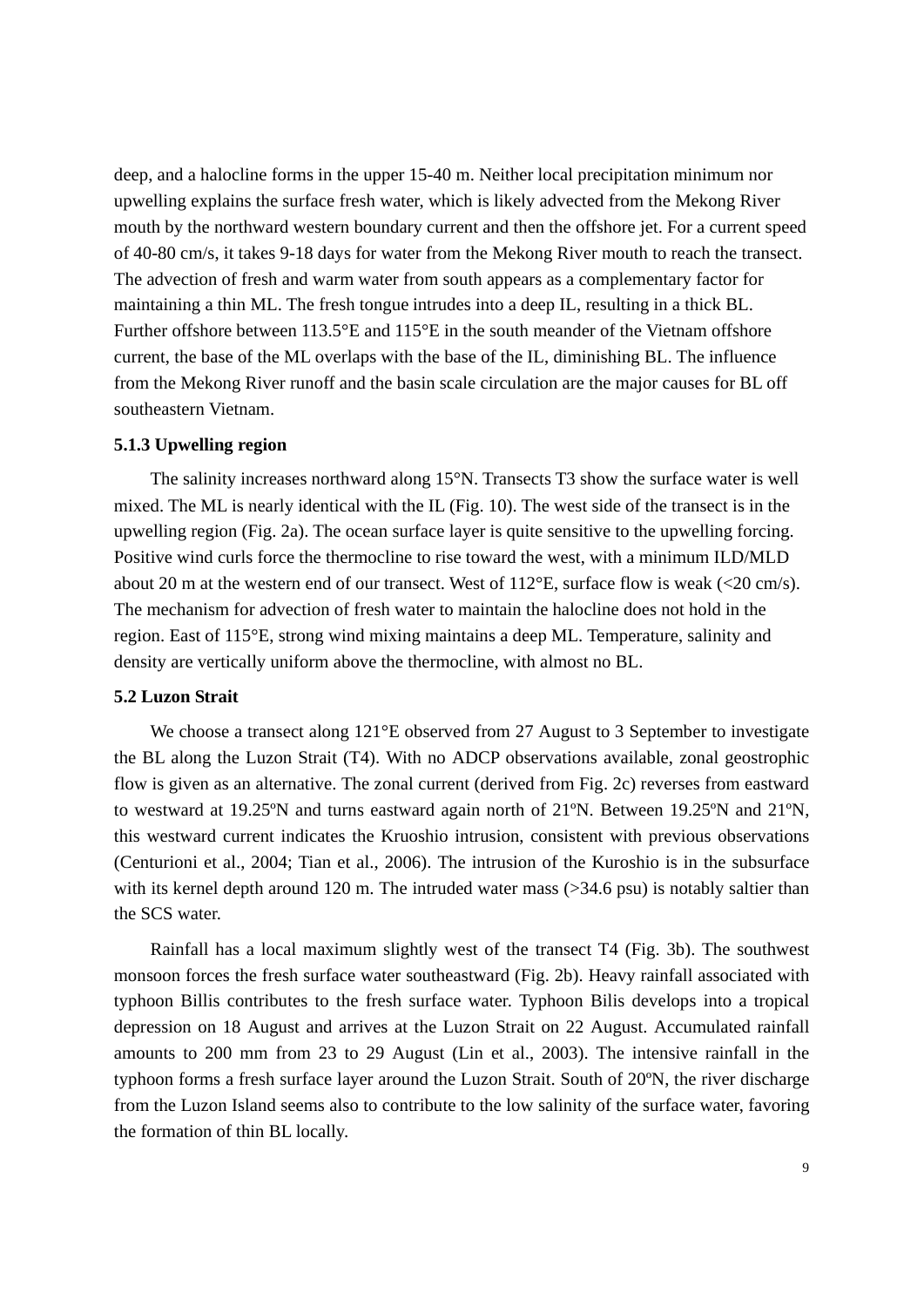The fresher SCS surface water lies above the Kuroshio water of high salinity (Yu et al., 2008). IL temperature is quite uniform across transect T4. The IL follows the 29ºC isotherm and varies from 50 m to 70 m (Fig. 11a). BLT variations along this transect are mainly due to changes in salinity. As the warm and saline water flows into the SCS, the surface Ekman drift is in the opposite direction carrying the SCS surface water. Because of their different origins, a sharp salinity gradient forms in the upper layer. The deep isothermal water originates from the well-mixed high temperature water in the western Pacific. So the surface fresher water maintains a shallow isohaline layer above thick isothermal water, resulting in a thick BL in the central part of transect T4. North of 20.8ºN, increased temperature and salinity stratification is likely due to strong upward Ekman pumping in July  $(>20 \text{ N/m}^3, \text{Fig. 11c})$ . This upward movement of the upper thermocline is centered at ~21ºN. Upward Ekman pumping shoals ILD and MLD, thinning BL in the region.

### **5.3 Eastern SCS**

Fresh water flux is important but sometimes insufficient for the BL formation. The western Pacific warm pool is an example, where rainfall is associated with westerly wind bursts. The winds and convective mixing can cause the fresh water to mix down and erode the pre-existing or newly formed BL (Cronin and McPhaden, 2002). Transect T5 is selected to investigate this phenomenon in the SCS.

In the eastern SCS, intensive rainfall results in a fresh water cap in summer. Also, the surface Ekman drift transports the low saline water continuously eastward. Salinity is uniform in the upper 60 m as well as the temperature (Fig. 12a). Why does the fresh water mix so deep here? The surface winds are very strong in July and August, with wind speed amounting to 10 m/s in July 2000, much stronger than climatology  $(\sim 7 \text{ m/s})$ . These intensive winds enhance the vertical mixing and force a deeper ML. Negative wind stress curl  $({\sim}10\times10^{-8} \text{ N/m}^3)$  persists through entire July and August, causing Ekman downwelling near the eastern boundary. In addition, alongshore winds drive coastal downwelling. These two processes play an important role in deepening the ML along the eastern boundary.

Downward vertical motion affects both temperature and salinity stratification. In the presence of strong downwelling-favorable winds, surface fresh water maintained by local orographic rainfall is mixed down close to the thermocline. The BL is not well developed despite heavy rainfall. Similar result is also found in the open ocean, northwest of Kalimantan Island, where rainfall is significant.

## **6. Summary and discussion**

The summer 2000 cruise covers almost the entire deep SCS basin. Using CTD profiles, we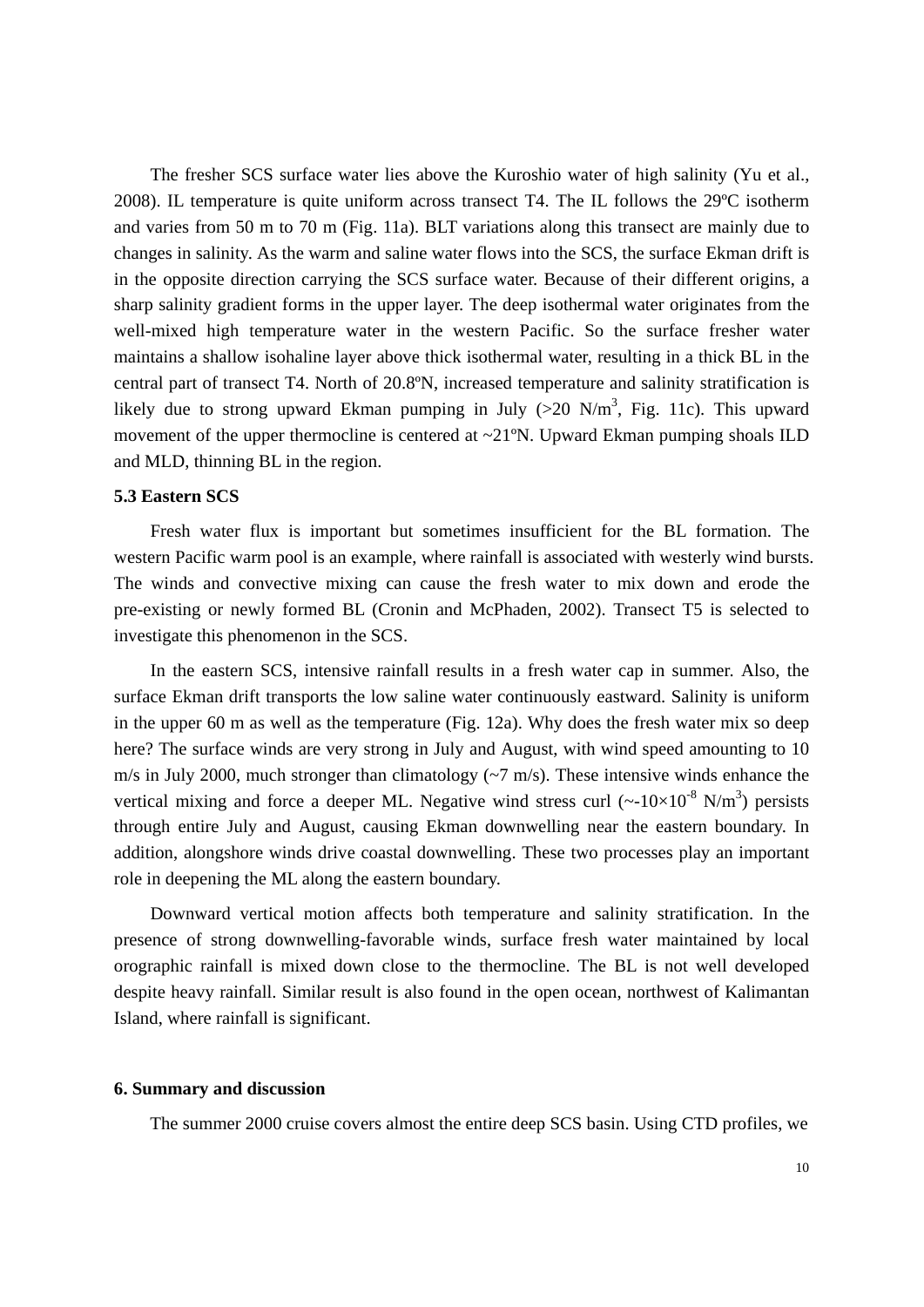investigate the distribution and formation of the BL. Figure 13 is a schematic diagram summarizing the BL formation mechanisms in the summer SCS. On the basin scale, BL forms in the southern and eastern basins and no BL exists in the northwestern basin. Different processes are identified to contribute to this distribution. They include rainfall induced by orography, the Ekman drift by the southwest monsoon, and upwelling (downwelling) by positive (negative) wind stress curls in the northwest (southeast). Surface heating is positive over the entire basin and not important for the BL spatial distribution.

BL displays interesting sub-basin structures, often due to ocean dynamic processes. Southeast of Vietnam, the advection of fresh water from the Mekong River mouth by the northeastward western boundary currents is important for the maintenance of the shallow halocline. Heavy rainfall in the Mekong River basin may be attributed ultimately to the orographic blockage of the southwest monsoon by the Annam Cordillera range. In the Luzon Strait, the shallow halocline over the well-mixed warm Kuroshio waters is due to the Ekman drift that carries fresh surface water eastward/southeastward. The thick BL in the Luzon Strait results from the intrusion of the saline Pacific water beneath the fresher SCS water, a process similar to that suggested by Lukas and Lindstrom (1991) for the tropical western Pacific. Along the southeastern boundary of the SCS basin, where winds are strong with negative curls, fresh surface water is mixed deeply and BL is thin despite heavy rainfall.

The SCS is part of the Indo-western Pacific Warm Pool, where small changes in SST may induce significant changes in atmospheric deep convection. Persistent BL is important for the maintenance and variability of the western Pacific warm pool. Close relationships are found between the eastern edge of the western Pacific warm pool, high SST, the BL and westerly wind bursts (Maes et al., 2002 and 2006). Recently, Qu et al. (2005, 2006) and Wang et al. (2006a) investigate the role of the South China Sea throughflow in heat and freshwater transport, and suggest that the upper South China Sea may act as a heat capacitor, storing heat in some years and releasing it in others. The BL plays an important role in regulating heat exchange between the thermocline and ML and with the atmosphere. Figure 14 shows the scattering of Tml and Sml versus MLD and BLT. A thicker MLD corresponds to a more saline and slight cooler ML while a thick BLT corresponds to a less saline and slight warmer ML. The latter supports the idea that the BL works as a "barrier" trapping surface heating in the ML. The slope of the BLT regression with Sml is larger than that with Tml, suggesting the important contribution from salinity and fresh water flux/transport. Further studies with atmosphere and ocean models are necessary to understand the full implications of BL for climate in the SCS and adjacent regions.

In the SCS, local oceanic rainfall and runoff from main rivers also show large interannual variations. Besides fresh water flux, the southwesterly winds relax during the summer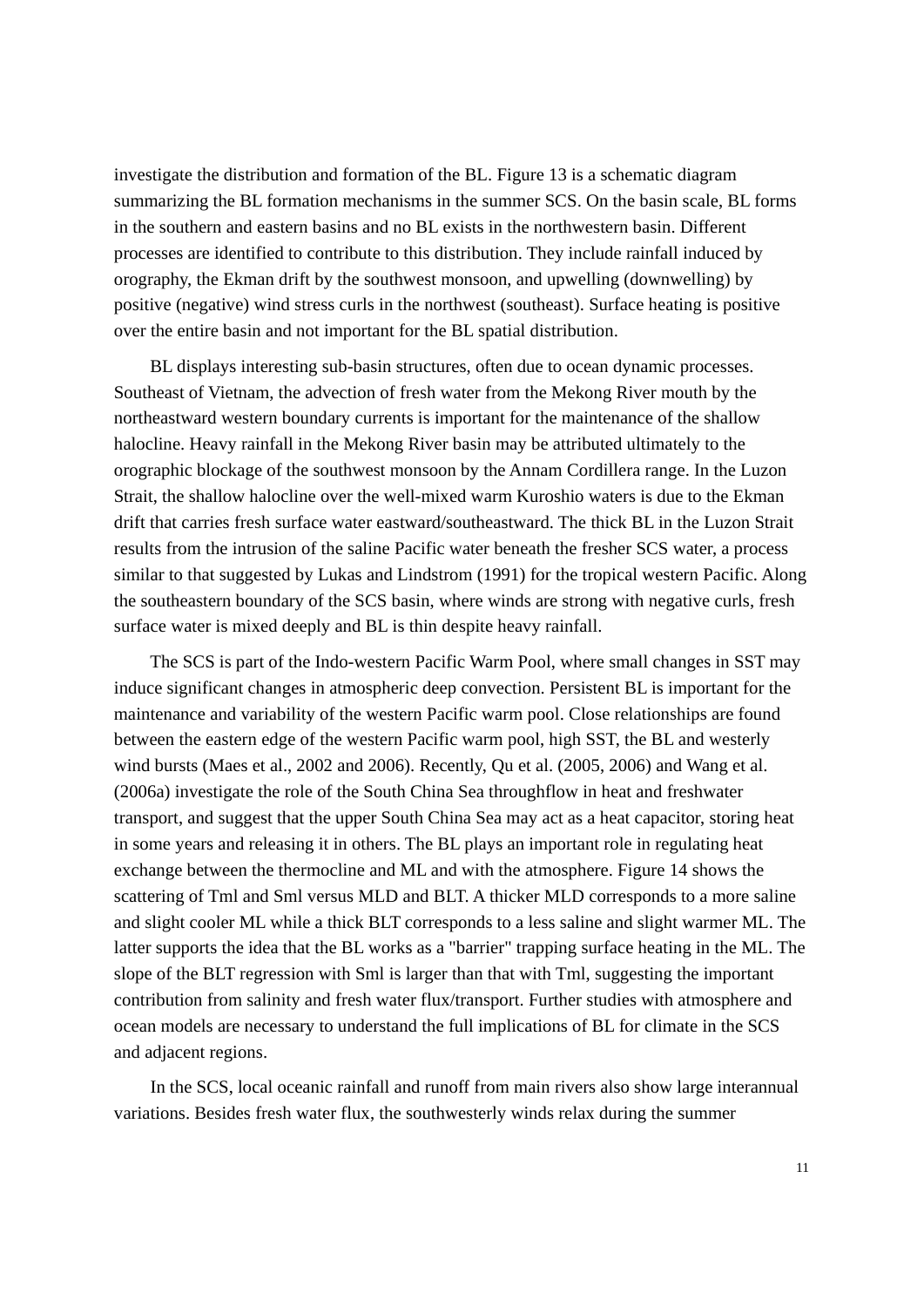following El Nino (Xie et al., 2003; Wang et al., 2006a), a condition favorable for BL formation. Thus, the BL formation may experience significant interannual variations. Besides, intraseasonal variance during summer reaches a local maximum over the SCS in precipitation (Straub and Kiladis, 2003), wind speed and SST. Intraseasonal fluctuations in southwesterly winds modulate the upwelling off the Vietnam coast (Isoguchi and Kawamura, 2006) and the offshore jet (Xie et al., 2007). These changes in ocean circulation, along with precipitation variability, are likely to cause intraseasonal variations in BL. Further clarifications of the BL formation process require quantitative analyses of upper salinity and temperature fields and air-sea fluxes.

**Acknowledgements:** Satellite wind products are obtained from Remote Sensing Systems (www.ssmi.com) and the Physical Oceanography Distributed Active Archive Center (http://podaac-www.jpl.nasa.gov/); OAFlux from WHOI (http://oaflux.whoi.edu/). We thank Dr. Ju Chen and Mr. ChangJian Liu for providing the WOD01+SCSIO dataset. This study is supported by Knowledge Innovation Project of the Chinese Academy of Sciences, Natural Science Foundation of China (Grants No. 40640420557, 40576013 and 40876007), and Outstanding Overseas Chinese Scholars Funds of the Chinese Academy of Sciences. S.-P. Xie is supported by the U.S. National Science Foundation, National Aeronautic and Space Administration, and the Japan Agency for Marine-Earth Science and Technology. IPRC/SOEST publication #xxx/yyy.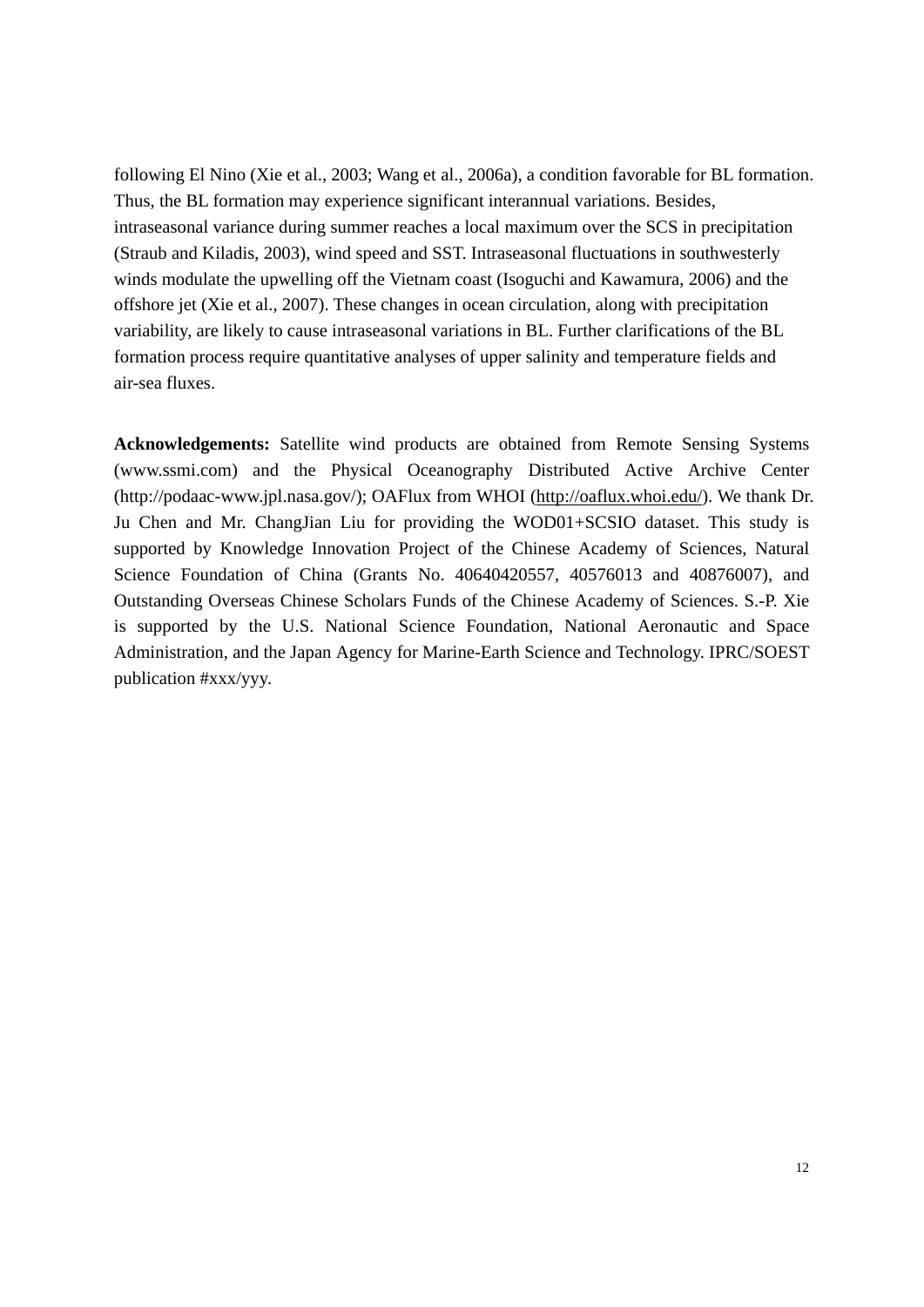# **References**

Anderson, S. P., Weller, R. A., Lucks, R. B., 1996. Surface buoyancy forcing and the ML of the western Pacific warm pool observations and 1D model results. J. Climate. 9, 3056-3085.

Ando, K., McPhaden, M. J., 1997. Variability of surface layer hydrography in the tropical Pacific Ocean. J. Geophys. Res. 102, 23063-23078.

Cai, S., Gan, Z., Su, J., Liu, Q., 2002. Three-dimensional baroclinic numerical simulation of the South China Sea circulation's seasonal characteristics. II. Middle and deep circulation. China J. Oceanogr. Limnol. 20, 9-15.

Centurioni, L.R., Niiler, P.P., Lee, D.K., 2004. Observations of inflow of Philippine Sea surface water into the South China Sea through the Luzon Strait. J. Phys. Oceanogr. 34, 113-121.

Chen, J., 2005. Variability of the watermass and circulation in the South China Sea. Ph.D. Dissertation. South China Sea Institute of Oceanology, Guangzhou, 190 pp.

Chen, J., Shi, P., Du, Y., 2004. Intercomparison of rainfall products in South China Sea and its adjacent areas. J. Trop. Oceanogr. 6, 40-51.

Chu, P.C., 1995. P-vector method for determining absolute velocity from hydrographic data. Mar. Technol. Soc. J. 29, 3-14.

Chu, P.C., Chang, C.P., 1997. South China Sea warm pool in boreal spring. Adv. Atmos. Sci. 14, 195-206.

Chu, P., Liu, Q., Jia, Y., Fan, C., 2002. Evidence of a barrier in the Sulu and Celebes Seas. J. Phys. Oceanogr. 32, 3299-3309.

Cronin, M.F., McPhaden, M.J., 2002. Barrier layer formation during westerly wind bursts. J. Geophys. Res. 107, doi: 10.1029/2001JC001171.

Dai, A., Trenberth, K.E., 2002. Estimates of freshwater discharge from continents: latitudinal and seasonal variations. J. Hydrometeorol. 3, 660-687.

Defant, A., 1961. Physical Oceanography, vol. 1. Pergamon Press, New York, 729 p.

Du, Y., 2002. Seasonal dynamics of the mixed layer and thermocline in the South China Sea. Ph.D. Dissertation. Ocean University of China, Qingdao, 240 pp.

Du, Y.,Wang, D., Shi, P., Guo, P., Chen, J., 2004. Seasonal variation of the barrier layer in the South China Sea and its relationship to the sea surface flux. China J. Atmos. Sci. 28, 101-111.

Fang,W., Fang, G., Shi, P., Huang, Q., Xie, Q., 2002. Seasonal structures of upper layer circulation in the southern South China Sea from in situ observations. J. Geophys. Res. 107, 3202, doi: 10.1029/2002JC001343.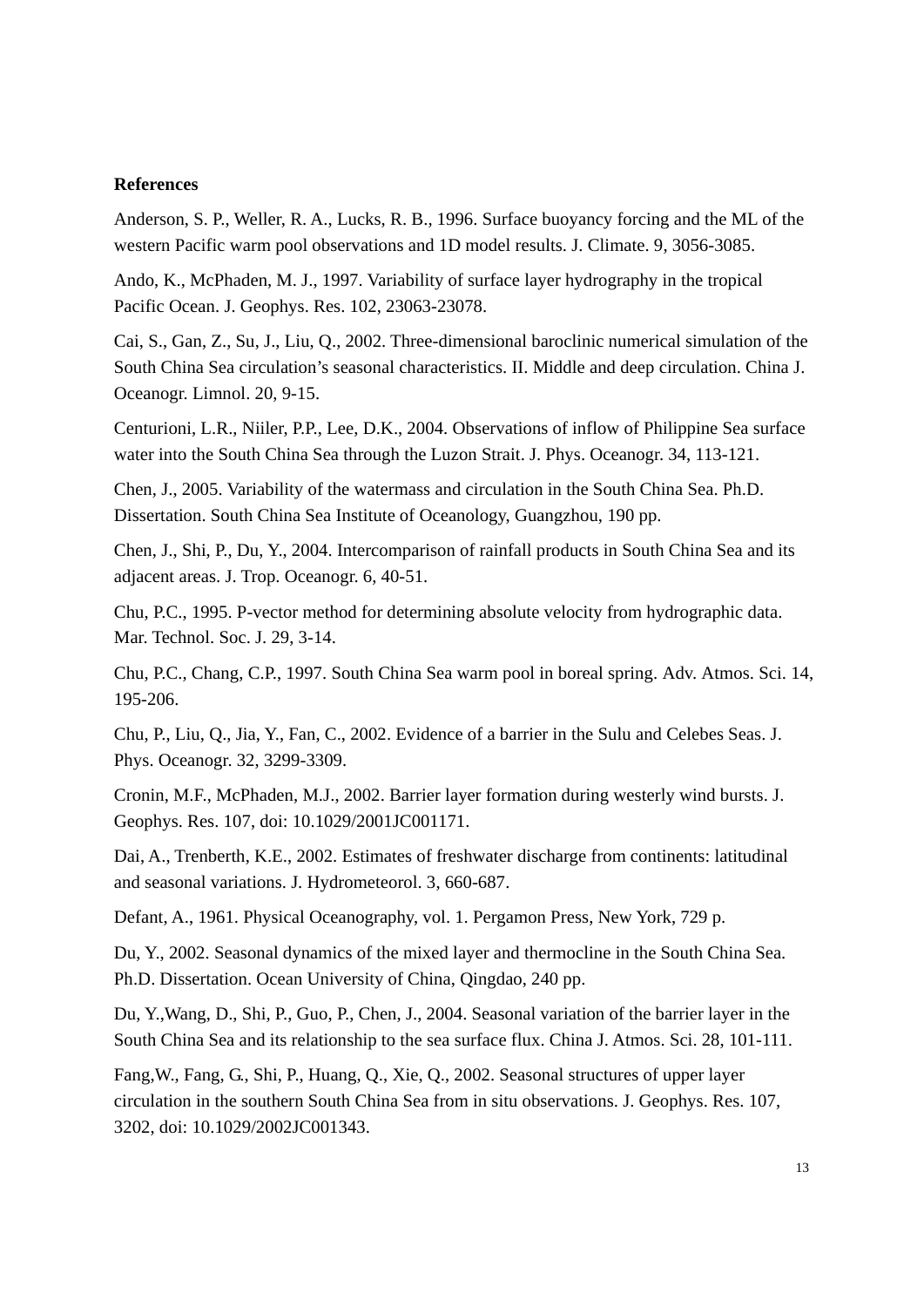Gan, J., Qu, T., 2008. Coastal jet separation and associated flow variability in the Southwest South China Sea. Deep Sea Research I 55, 1-19.

Gan, J., Li, H., Curchitser, E.N., Haidvogel, D.B., 2006.Modeling South China Sea circulation: response to seasonal forcing regimes. J. Geophys. Res. 111, C06034, doi: 10.1029/2005JC003298.

Godfrey, J.S., Lindstrom, E., 1989. The heat budget of the equatorial western Pacific surface ML. J. Geophys. Res. 94, 8007-8017.

Gordon, C., Corry, R.A., 1991. A model simulation of the seasonal cycle in the tropical Pacific Ocean using climatological and modeled surface forcing. J. Geophys. Res. 96, 847-864.

Ho, C.R., Zheng, Q.N., Soong, Y.S., Kuo, N.J., Hu, J.H., 2000. Seasonal variability of sea surface height in the South China Sea observed with TOPEX/Poseidon altimeter data. J. Geophys. Res. 105, 13, 981–13, 990.

Huffman, G.J., Adler, R.F., Bolvin, D.T., Gu, G., Nelkin, E.J., Bowman, K.P., Hong, Y., Stocker, E.F., Wolff, D.B., 2007. The TRMM multi-satellite precipitation analysis: quasi-global, multi-year, combined-sensor precipitation estimates at fine scale. J.

Hydrometeorol. 8 (1), 38-55.

Isoguchi, O., Kawamura, H., 2006. MJO-related summer cooling and phytoplankton blooms in the South China Sea. Geophys. Res. Lett. 33, L16615, doi: 10.1029/2006GL027046.

Kara, A.B., Rochford, P.A., Hurlburt, H.E., 2000. An optimal definition for ocean mixed layer depth. J. Geophys. Res. 105, 16, 803-16, 821.

Kuo, N.J., Zheng, Q.N., Ho, C.R., 2000. Satellite observation of upwelling along the western coast of the South China Sea. Remote Sens. Environ. 74, 463-470.

Li, L., Wu, R., 2006. Comment on circulation in the South China Sea during summer 2000 as obtained from observations and a generalized topography-following ocean model. J. Geophys. Res. 111, C03007, doi: 10.1029/2004JC002751.

Lin, I.-I., Liu, W.T., Wu, C.-C., Chiang, J.C., Sui, C.-H., 2003. Satellite observations of modulation of surface winds by typhooninduced upper ocean cooling. Geophys. Res. Lett. 30 (3), 1131, doi: 10.1029/2002GL015674.

Liu, W.T., Xie, X., 1999. Space-based observations of the seasonal changes of South Asian monsoons and oceanic response. Geophys. Res. Lett. 26, 1473-1476.

Liu,W.T., Xie, X., Polito, P.S., Xie, S.-P., Hashizume, H., 2000. Atmospheric manifestation of tropical instability waves observed by QuikSCAT and tropical rain measuring mission. Geophys. Res. Lett. 27, 2545-2548.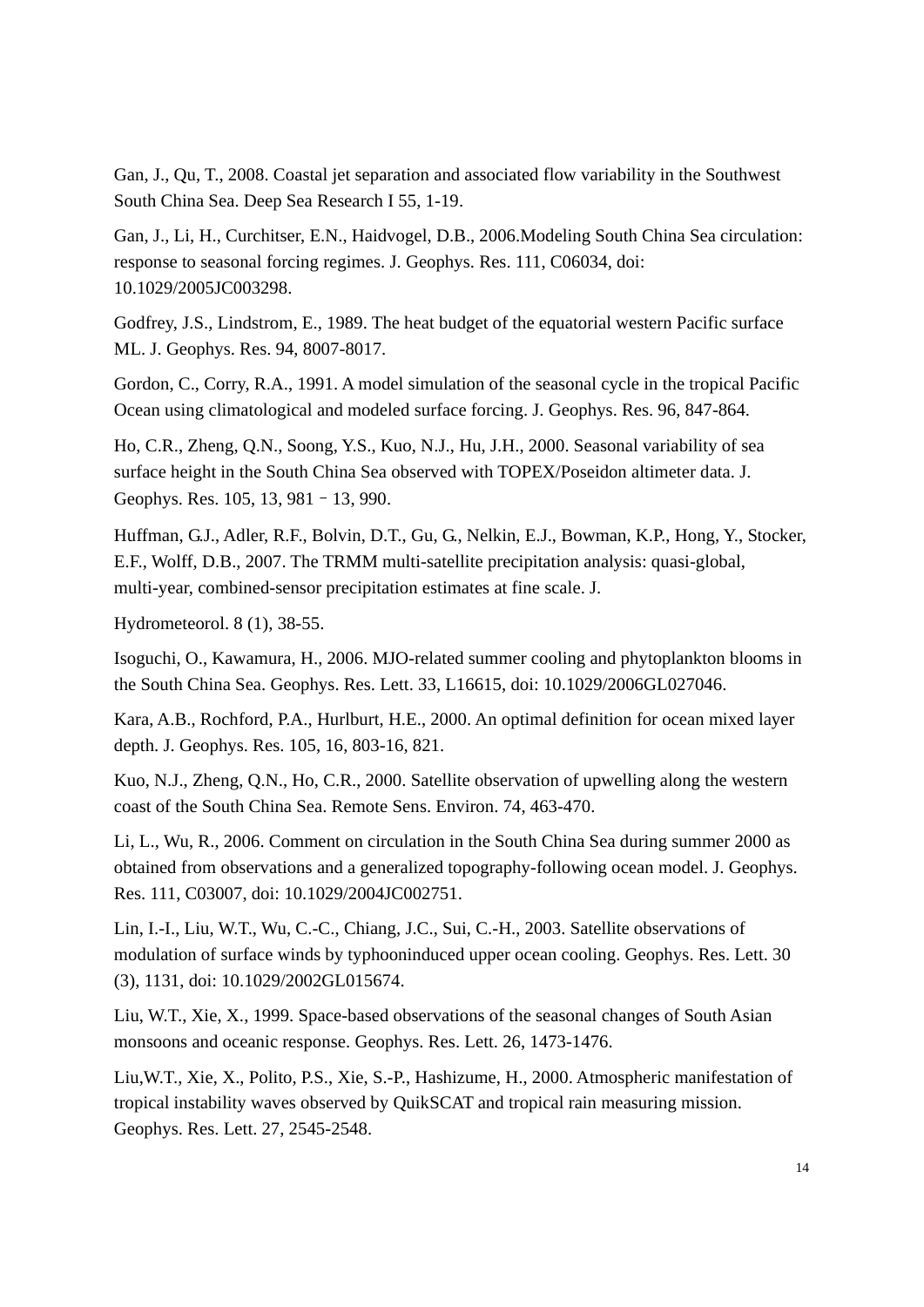Liu, C., Du, Y., Zhang, Q.,Wang, D., 2008. Seasonal variation of subsurface and intermediatewater masses in the South China Sea. Oceanol. Limnol. Sin. 39 (1), 55-64.

Lukas, R., Lindstrom, E., 1991. The mixed layer of the western equatorial Pacific Ocean. J. Geophys. Res. 96, 3343-3357.

Maes, C., Picaut, J., Belamari, S., 2002. Salinity barrier layer and onset of El Ni ˜no in a Pacific coupled model. Geophys. Res. Lett. 29 (24), 2206, doi: 10.1029/2002GL016029.

Maes, C., Ando, K., Delcroix, T., Kessler, W.S., McPhaden, M.J., Roemmich, D., 2006. Observed correlation of surface salinity, temperature and barrier layer at the eastern edge of the western Pacific warm pool. Geophys. Res. Lett. 33, L06601, doi:

## 10.1029/2005GL024772.

Oliver, M.A., Webster, R., 1990. Kriging: a method of interpolation for geographical information system. Int. J. Geogr. Inform. Syst. 4, 313-332.

Pan, A., Wan, X., Xu, J., Guo, X., Li, L., 2006a. Barrier layer in the northeastern South China Sea and its formation mechanism. China Sci. Bull. 51, 472-479.

Pan, A.,Wan, X., Xu, J., Li, L., 2006b. Barrier layer in the central South China Sea and its formation mechanism. Acta Oceanol. Sin. 28, 35-43.

Qu, T., 2000. Upper layer circulation in the South China Sea. J. Phys. Oceanogr. 30, 1450-1460.

Qu, T., Meyers, G., 2005. Seasonal variation of barrier layer in the southeastern tropical Indian Ocean. J. Geophys. Res. 110, doi: C11003, 10.1029/2004JC002816.

Qu, T., Mitsudera, H., Yamagata, T., 2000. Intrusion of the North Pacific waters into the South China Sea. J. Geophys. Res. 105, 6415-6424.

Qu, T., Kim, Y.Y., Yaremchuk,M., Tozuka, T., Ishida, A., Yamagata, T., 2004. Can Luzon Strait transport play a role in conveying the impact of ENSO to the South China Sea? J. Climate 17, 3643–3656.

Qu, T., Du, Y., Meyers, G., Ishida, A.,Wang, D., 2005. Connecting the tropical Pacific with Indian Ocean through South China Sea. Geophys. Res. Lett. 32, L24609, doi: 10.1029/2005GL024698.

Qu, T., Du, Y., Sasaki, H., 2006. South China Sea throughflow: a heat and freshwater conveyor. Geophys. Res. Lett. 33, L23617, doi: 10.1029/2006GL028350.

Qu, T., Du, Y., Gan, J., Wang, D., 2007. Mean seasonal cycle of isothermal depth in the South China Sea. J. Geophys. Res. 112, C02020, doi: 10.1029/2006JC003583.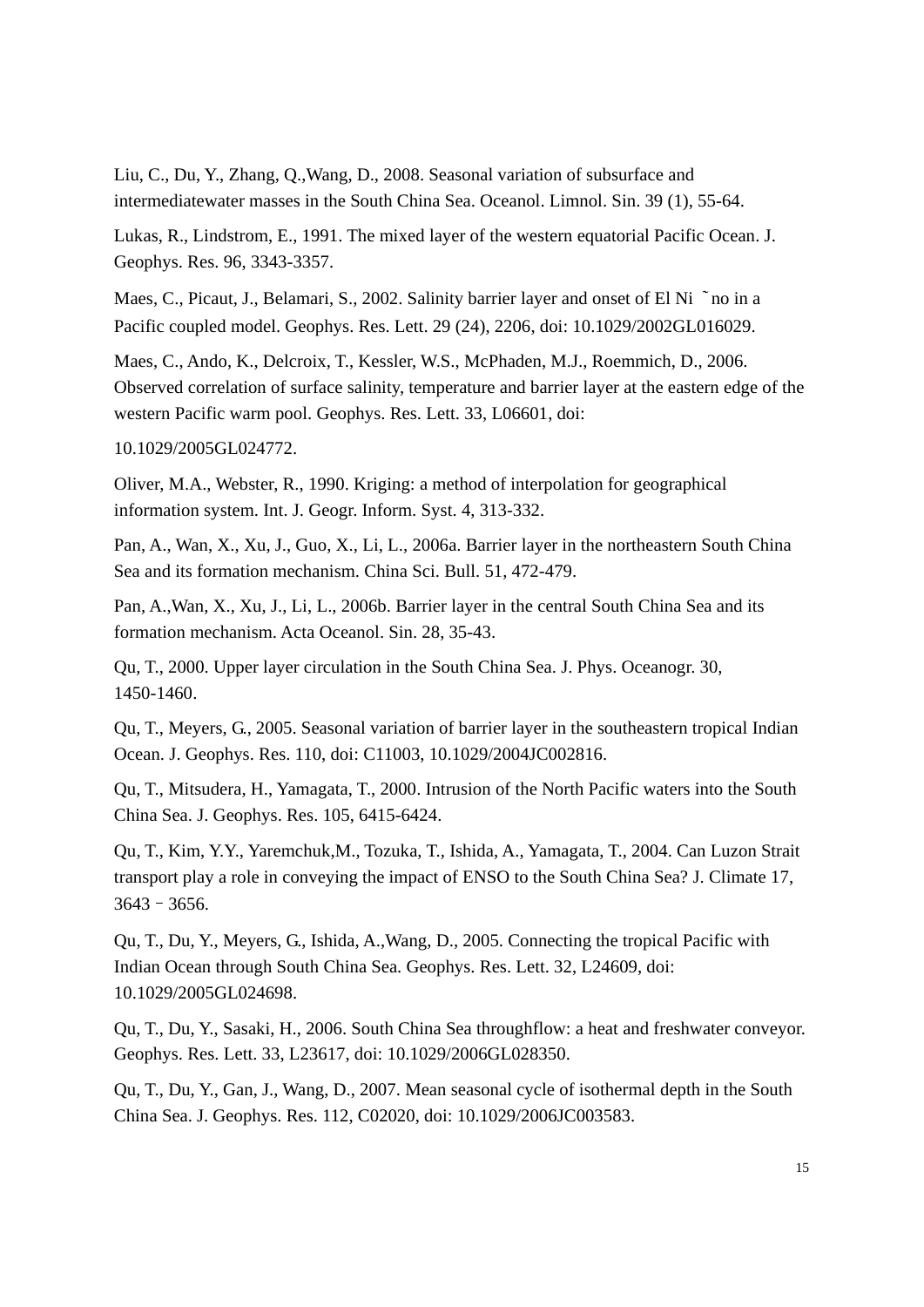Sato, K., Suga, T., Hanawa, K., 2004. Barrier layer in the North Pacific subtropical gyre. Geophys. Res. Lett. 31, L05301, doi: 10.1029/2003GL018590.

Shenoi, S.S.C., Shankar, D., Shetye, S.R., 2004. Remote forcing annihilates barrier layer in southeastern Arabian Sea. Geophys. Res. Lett. 31, 1-4.

Silva, A., Araujo, M., Medeiros, C., Silva, M., Bourles, B., 2005. Seasonal changes in the mixed and barrier layer in the western equatorial Atlantic. Braz. J. Oceanogr. 53, 83-98.

Sprintall, J., Tomczak, M., 1992. Evidences of the barrier layer in the surface layer of the tropics. J. Geophys. Res. 97, 7305-7316.

Straub, K.H., Kiladis, G.N., 2003. Interactions between the boreal summer intraseasonal oscillation and higher-frequency tropical wave activity. Mon.Weather Rev. 131, 945–960.

Thadathil, P.,Muraleedharan, P.M., Rao, R.R., Somayajulu, Y.K., Reddy, G.V., Revichandran, C., 2007. Observed seasonal variability of barrier layer in the Bay of Bengal. J. Geophys. Res. 112, C02009, doi: 10.1029/2006JC003651.

Tian, J., Yang, Q., Liang, X., Xie, L., Hu, D., Wang, F., Qu, T., 2006. Observation of Luzon Strait transport. Geophys. Res. Lett. 33, L19607, doi: 10.1029/2006GL026272.

Vinayachandran, P.N., Murty, V.S.N., Ramesh Babu, V., 2002. Observations of barrier layer formation in the Bay of Bengal during summer monsoon. J. Geophys. Res. 107, 8018, doi: 10.1029/2001JC000831.

Wang, D., Liu, Q., Huang, R., Du, Y., Qu, T., 2006a. Interannual variability of the South China Sea throughflow inferred from wind data and an ocean data assimilation product. Geophys. Res. Lett. 33, L14605, doi: 10.1029/2006GL026316.

Wang, C.,Wang,W.,Wang, D.,Wang, Q., 2006b. Interannual variability of the South China Sea associated with El Nino. J. Geophys. Res. 111, C03023, doi: 10.1029/2005JC003333.

Wang, G., Chen, D., Su, J., 2006c. Generation and life cycle of the dipole in the South China Sea summer circulation. J. Geophys. Res. 111, C06002, doi: 10.1029/2005JC003314.

Wang, G., Chen, D., Su, J., 2008. Winter eddy genesis in the eastern South China Sea due to orographic wind jets. J. Phys. Oceanogr. 38, 726-732.

Wu,W., Tomczak, M., Fang, X.,Wu, D., 2001. The barrier layer in the southern region of the South China Sea. China Sci. Bull. 46, 1388-1392.

Xie, S.-P., Xie, Q.,Wang, D., Liu,W.T., 2003. Summer upwelling in the South China Sea and its role in regional climate variations. J. Geophys. Res. 108, 3261, doi: 2003JC001867.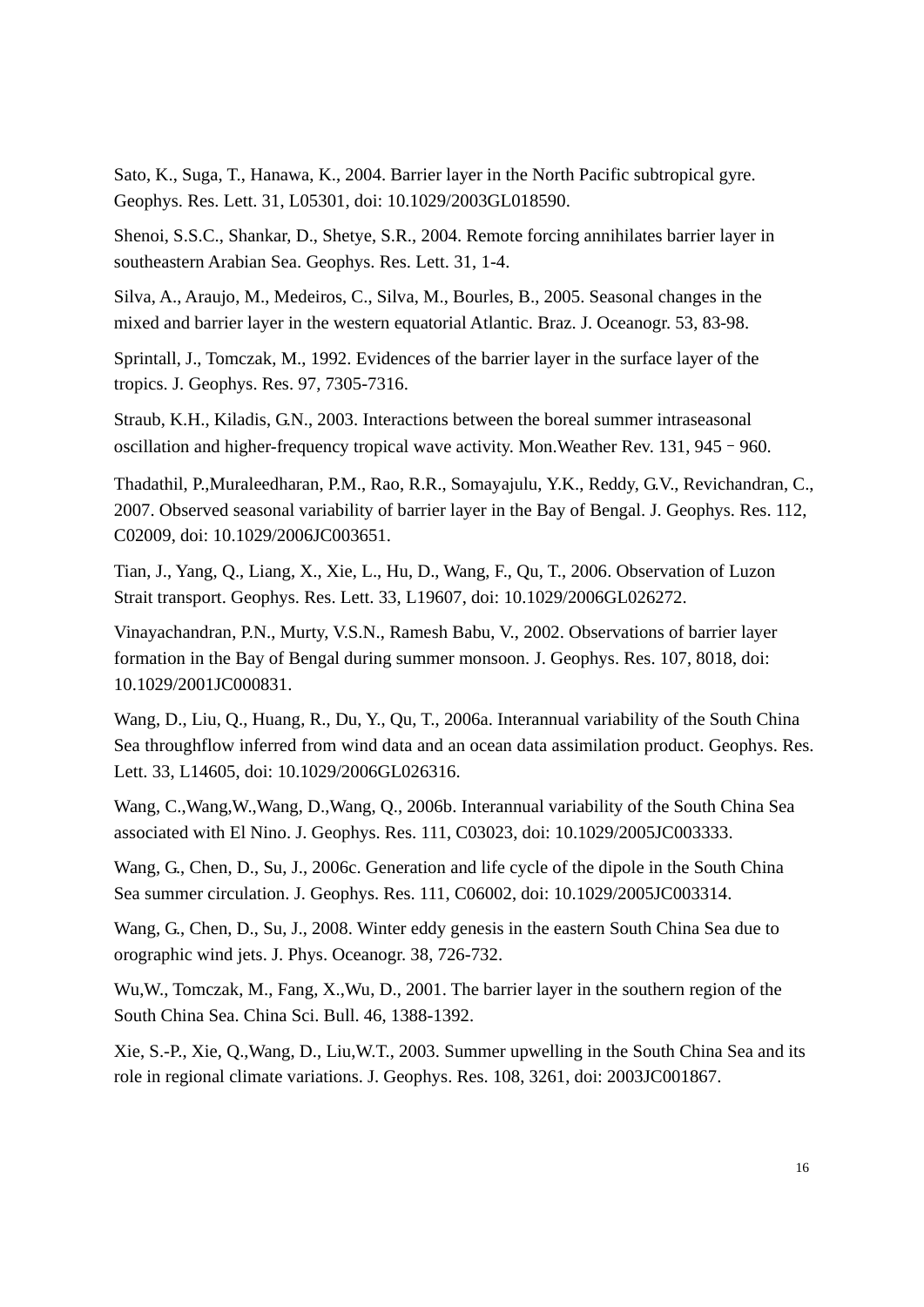Xie, S.-P., Xu, H., Saji, N.H., Wang, Y., Liu, W.T., 2006. Role of narrow mountains in large-scale organization of Asian monsoon convection. J. Climate 19, 3420-3429.

Xie, S.-P., Chang, C.-S., Xie, Q.,Wang, D., 2007. Intraseasonal variability in the summer South China Sea: the wind jet, cold filament, and recirculations. J. Geophys. Res. Oceans 112, C10008, doi: 10.1029/2007JC004238.

Xu, H., Xie, S.-P.,Wang, Y., Zhuang,W.,Wang, D., 2008. Orographic effects on South China Sea summer climate. Meteor. Atmos. Phys. doi:10.1007/s00703-008-0309-4.

Yu, L.S., Weller, R.A., 2007. Objectively analyzed air - sea heat fluxes for the global ice-free ocean (1981–2005). Bull. Am.Meteorol. Soc. 88, 527-539.

Yu, Z., McCreary, J.P., Yaremchuk, M., Furue, R., 2008. Subsurface salinity balance in the South China Sea. J. Phys. Oceanogr. 38 (2), 527-539.

Zeng, L., Shi, P., Liu, W. T., Wang, D., in press. Intercomparison of various latent heat flux products in the South China Sea. Adv. Geosci. (OS).

Zhu, L., Qiu, Z., 2002. Seasonal distribution and variation of barrier layer and its influence upon the vertical heat diffusion in the southern South China Sea. Acta Oceanol. Sin. 24, 171 -178.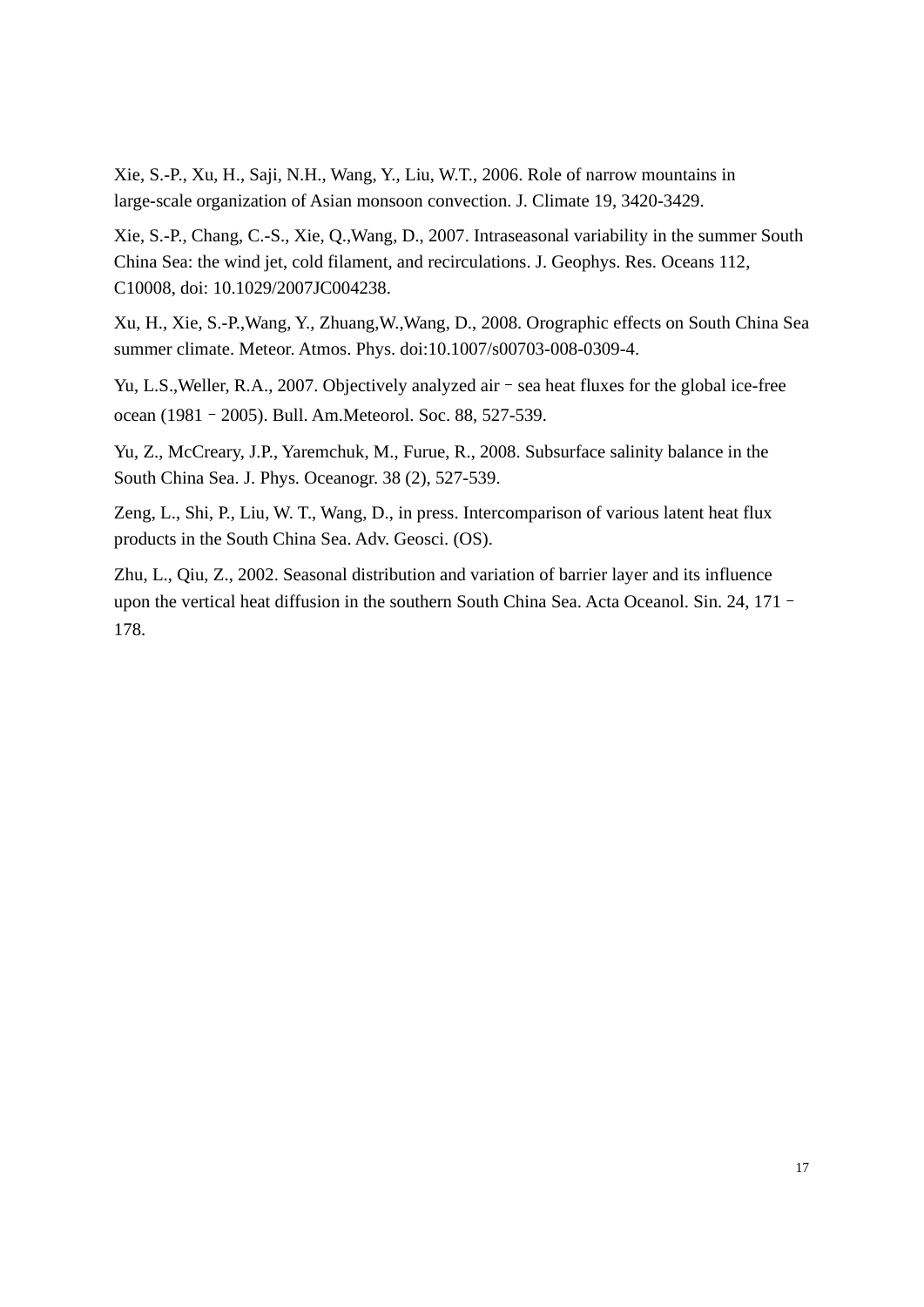

Figure 1 Topography surrounding the South China Sea (SCS). Cruise stations (black dots) in summer 2000, including three selected stations (A, B and C in gray closed squares) and five transects (T1-5 in white/gray lines) for in-depth analysis, are illustrated. Mountains higher than 500 m are shaded gray while the Pearl River (R. Pearl), Red River (R. Red) and Mekong River (R. Mekong) are marked over land. The 100-m isobath contour (dotted) and the climatology August of sea surface salinity (color shading) from SCSIO+WOD01 are given.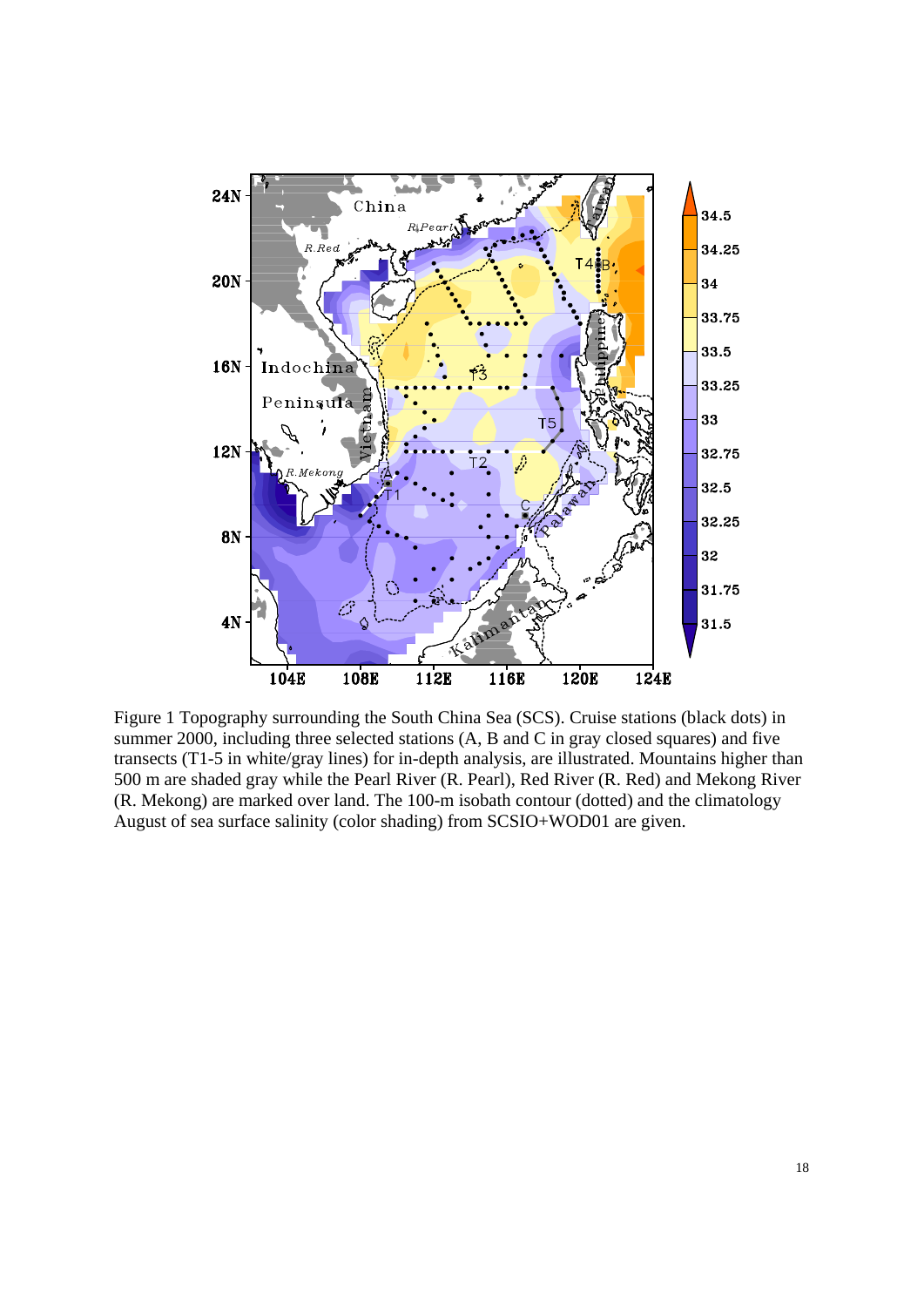

Figure 2 Wind and surface current during July-August 2000. (a) Wind stress (vector; N/m<sup>2</sup>) and its curl (gray shading and contours;  $10^{\circ}N/m^{\circ}$ ) from QuikSCAT; (b) Ekman current velocity (cm/s) calculated from QuikSCAT winds; and (c) geostrophic current velocity (m/s) calculated by merging sea surface height (SSH) anomaly from satellite altimetry and mean SSH diagnosed from the SCSIO+WOD01 climatology, currents with water depth shallow than 100 m are removed.



Figure 3 Surface heat and fresh water flux in June-August 2000: (a) net heat flux from the OAFlux (CI: 10 W/m<sup>2</sup>), (b) TRMM 3B43-V6 precipitation (CI: 50 mm/month), and (c) evaporation from latent heat flux of OAFlux (CI: 50 mm/month).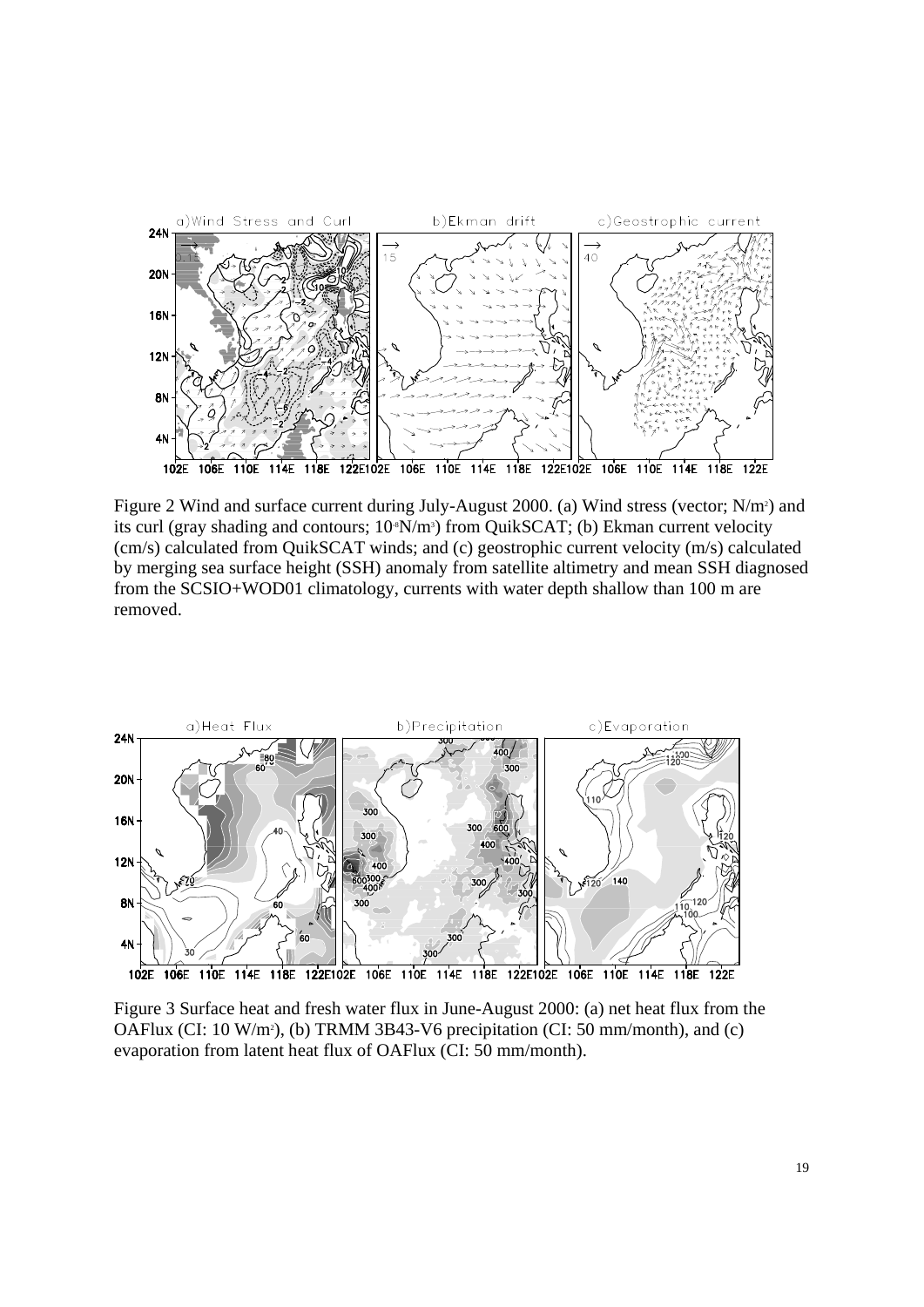

Figure 4 (a) Salinity (Sml; CI: 0.1 psu; dashed contours < 32.2 psu) and (b) temperature (Tml; CI:  $0.2^{\circ}$ C; dashed contours <  $28.7^{\circ}$ C) from the cruise averaged in the mixed layer.



Figure 5 (a) Isothermal layer depth, (b) mixed layer depth, and (c) barrier layer thickness during the summer 2000 cruise. Contour interval (CI) is 5 m. Black dots are observation stations.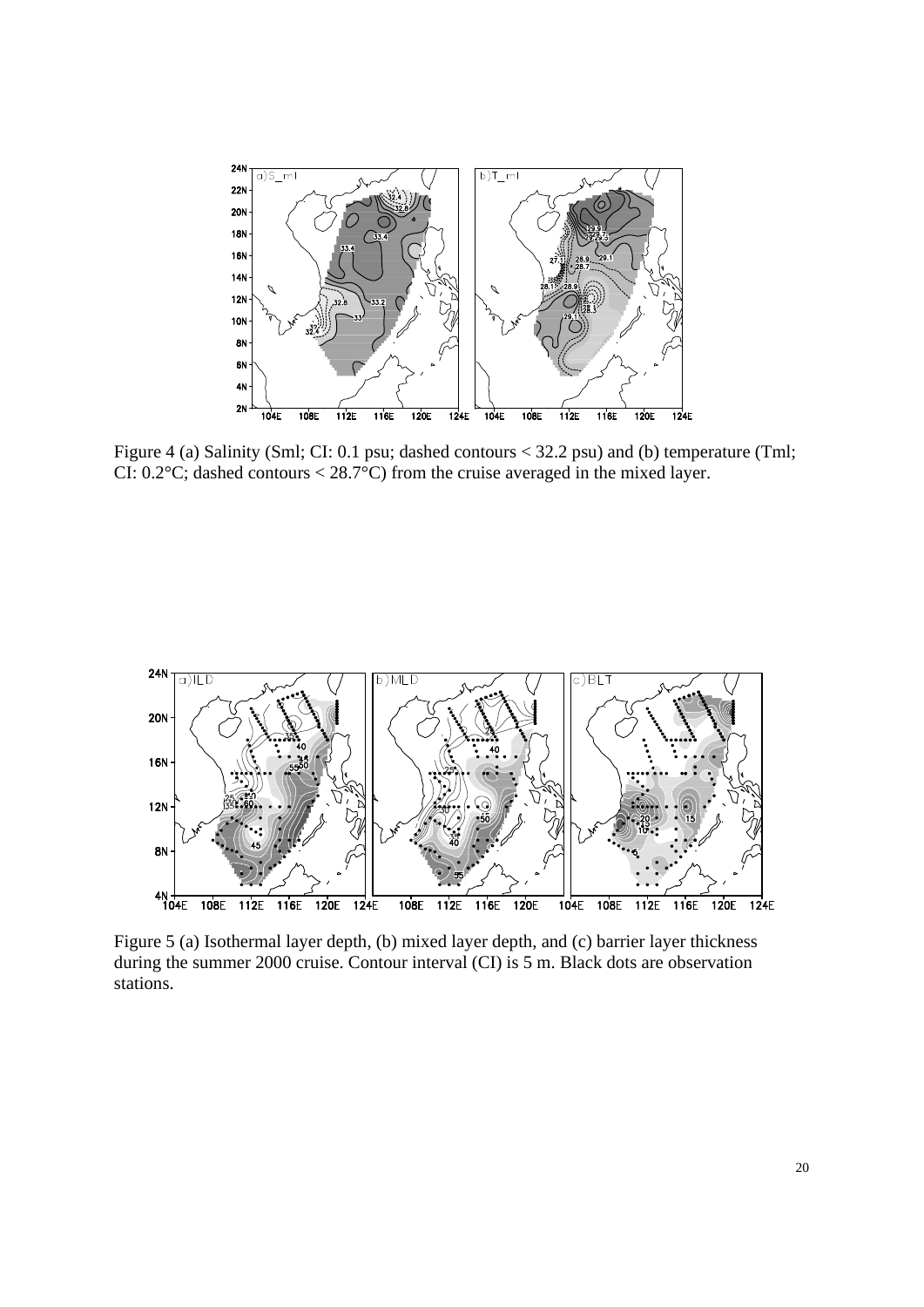

Figure 6 Vertical profiles of temperature (gray) and salinity (black) at stations A, B, and C. Dashed horizontal lines are the mixed layer depth and isothermal layer depth based on cruise data. Climatological temperature (open circle) and salinity (dot) at the same locations from SCSIO+WOD01 are superimposed. Climatological profile is defined as the average of all adjacent observations within 1° from selected stations.



Figure 7 Climatological conditions over and surrounding the SCS. (a) Geostrophic current velocity (cm/s) by merging altimeter data (1992-2003) and the SCSIO+WOD01 climatology, currents with water depth shallow than 100 m are removed; and TRMM 3B43-V6 rainfall (1998-2006) for June-August (mm/month). (b) BLT from the August SCSIO+WOD01 climatology and wind stress (vector, N/m<sup>2</sup>) from QuikSCAT.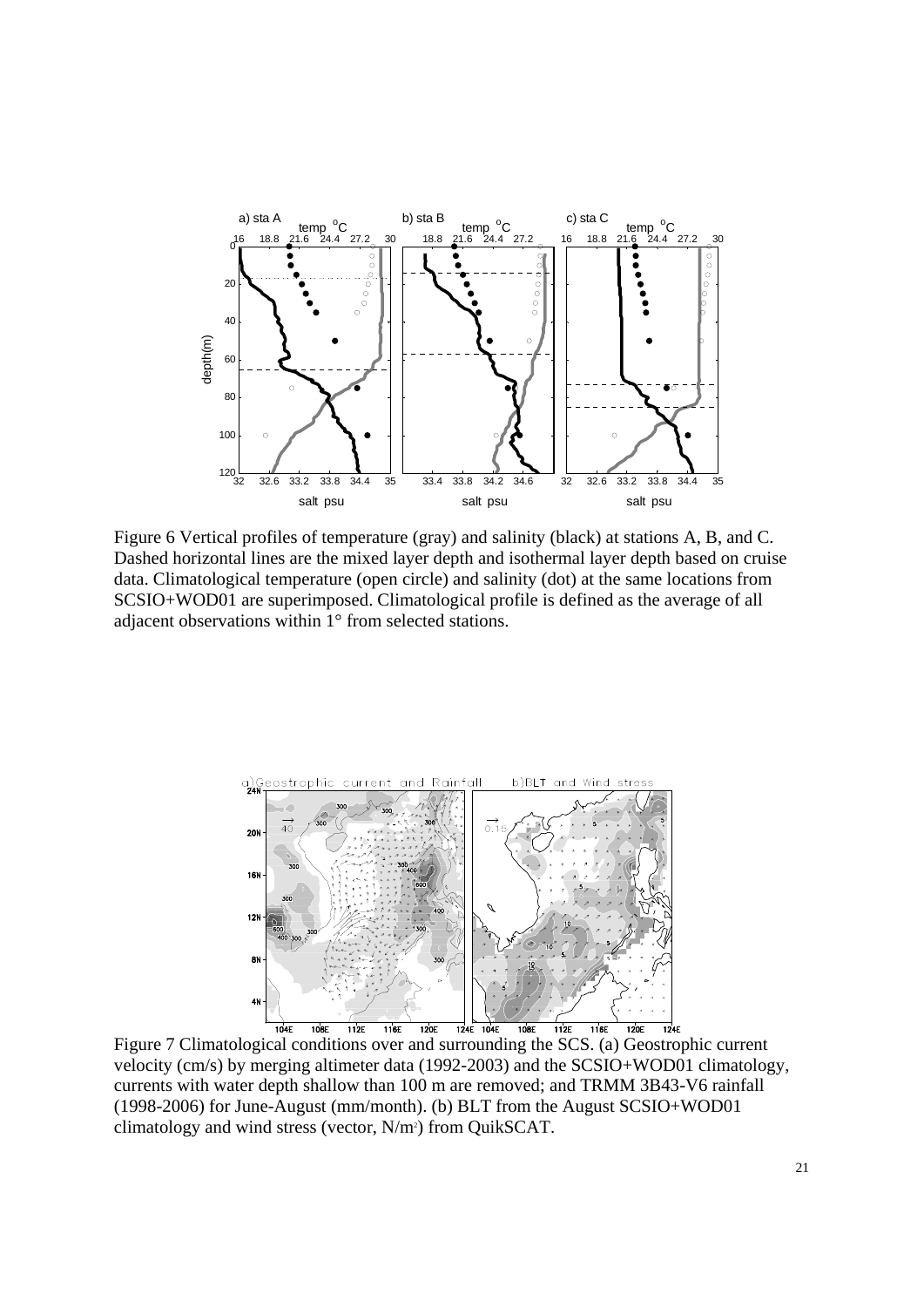

Figure 8 Transect T1 off the Mekong River mouth: (a) salinity (gray shading, CI: 0.1 psu) and temperature (contour, CI: 1°C). CTD stations are marked by triangles. Mixed layer depth (thick dashed line) and isothermal layer depth (thick solid line) are superimposed. (b) Zonal (shaded in cm/s) and meridional (contour) velocities from ship-boarded ADCP, with positive denoting eastward or northward.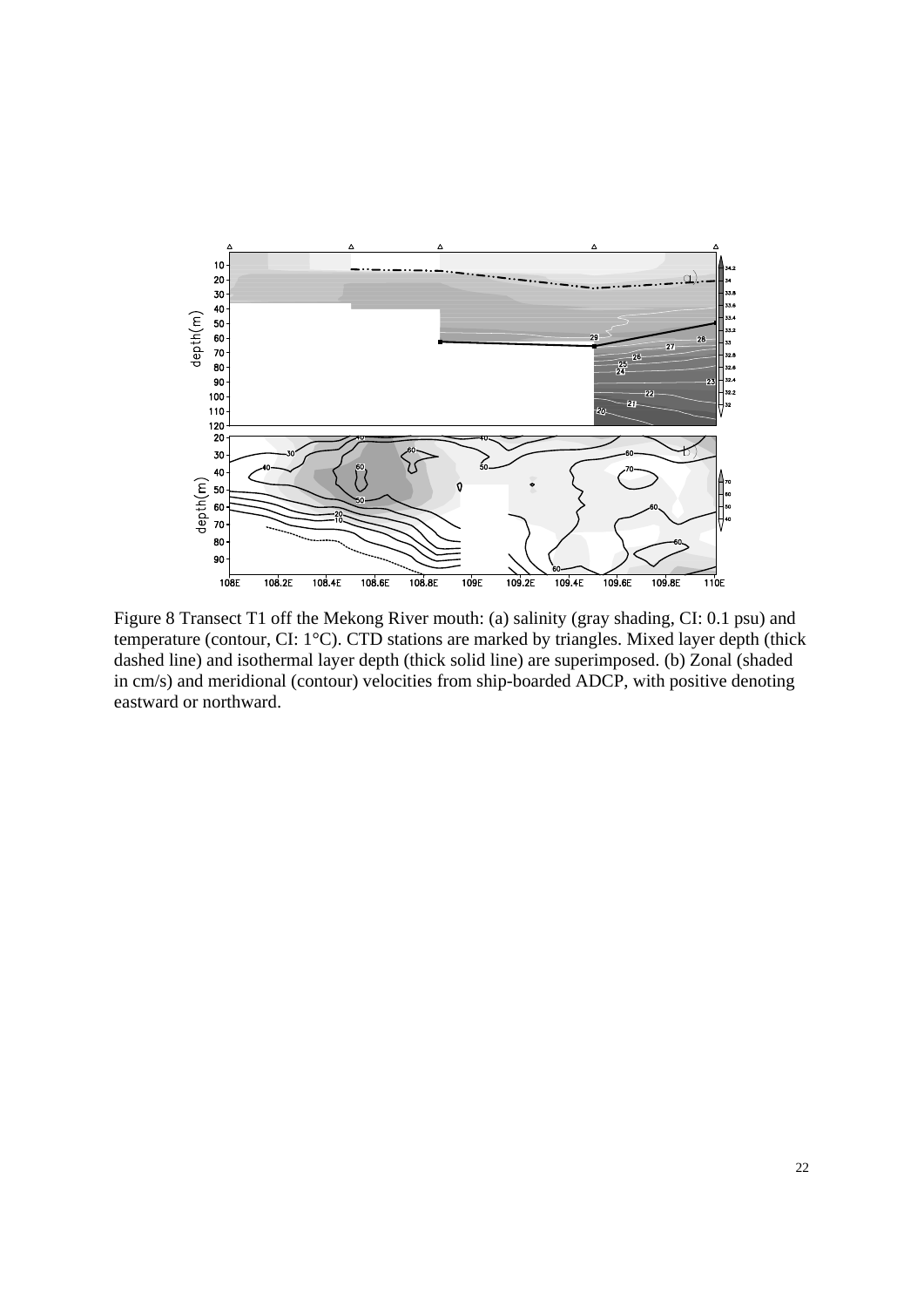

Figure 9 Same as Figure 8 except for Transect T2 along 12**°**N.



Figure 10 Same as Figure 8 except for Transect T3 along 15°N.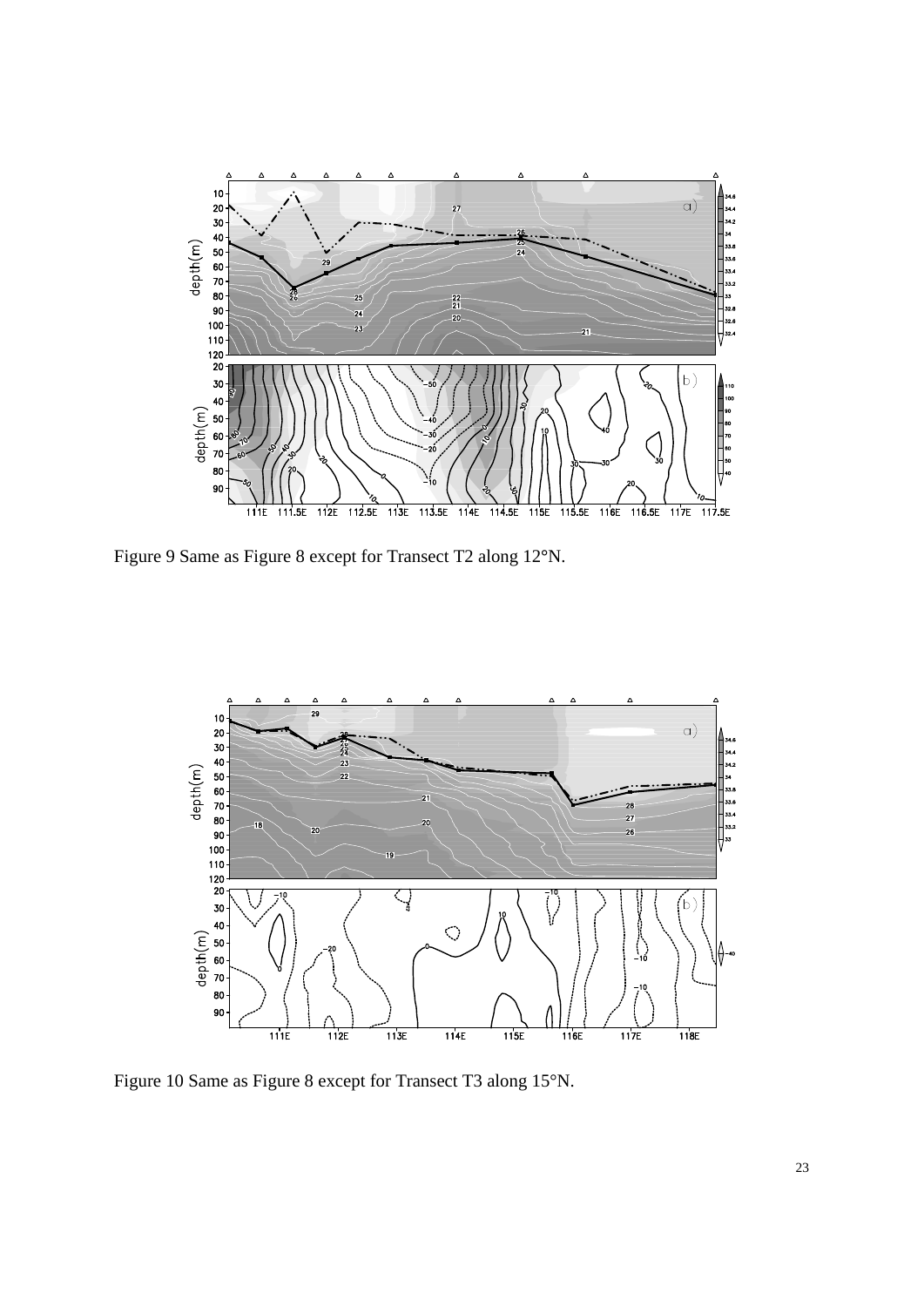

Figure 11 Transect T4 along 121°E in the Luzon Strait, with (a) the same as Figure 7a. (b) Zonal Ekman and geostrophic flow (cm/s), and (c) wind stress curl  $(10^{-8} \text{ N/m}^3)$  in July and August.



Figure 12 Transect T5 off the southwestern Philippines, with (a) the same as Figure 7a. (b) Wind speed  $(m/s)$  and (c) wind stress curl  $(10<sup>8</sup>N/m<sup>3</sup>)$  in July and August.